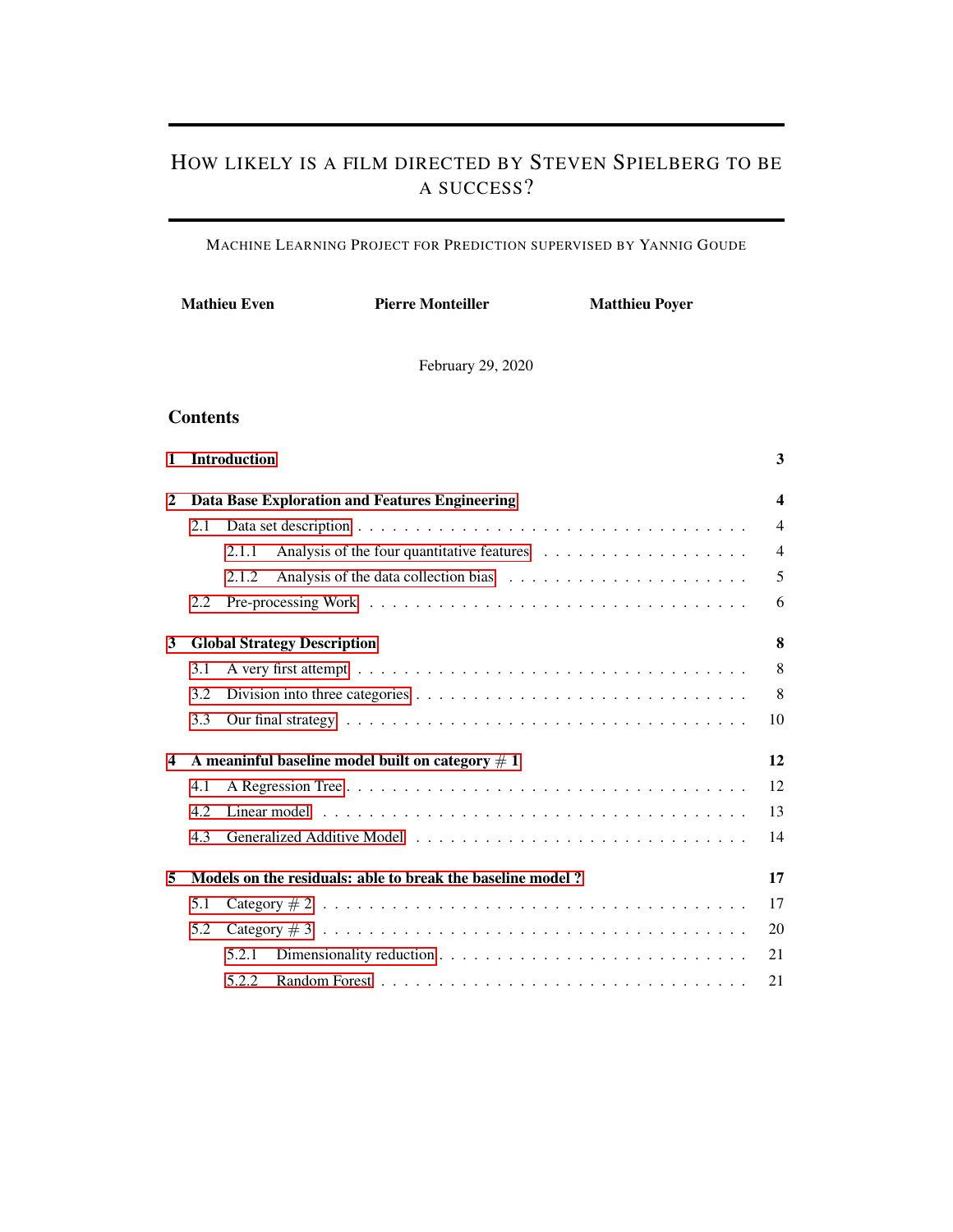| 6 Enhancing model performance by limiting the impact of data bias | 24 |
|-------------------------------------------------------------------|----|
| <b>7</b> Conclusion                                               | 25 |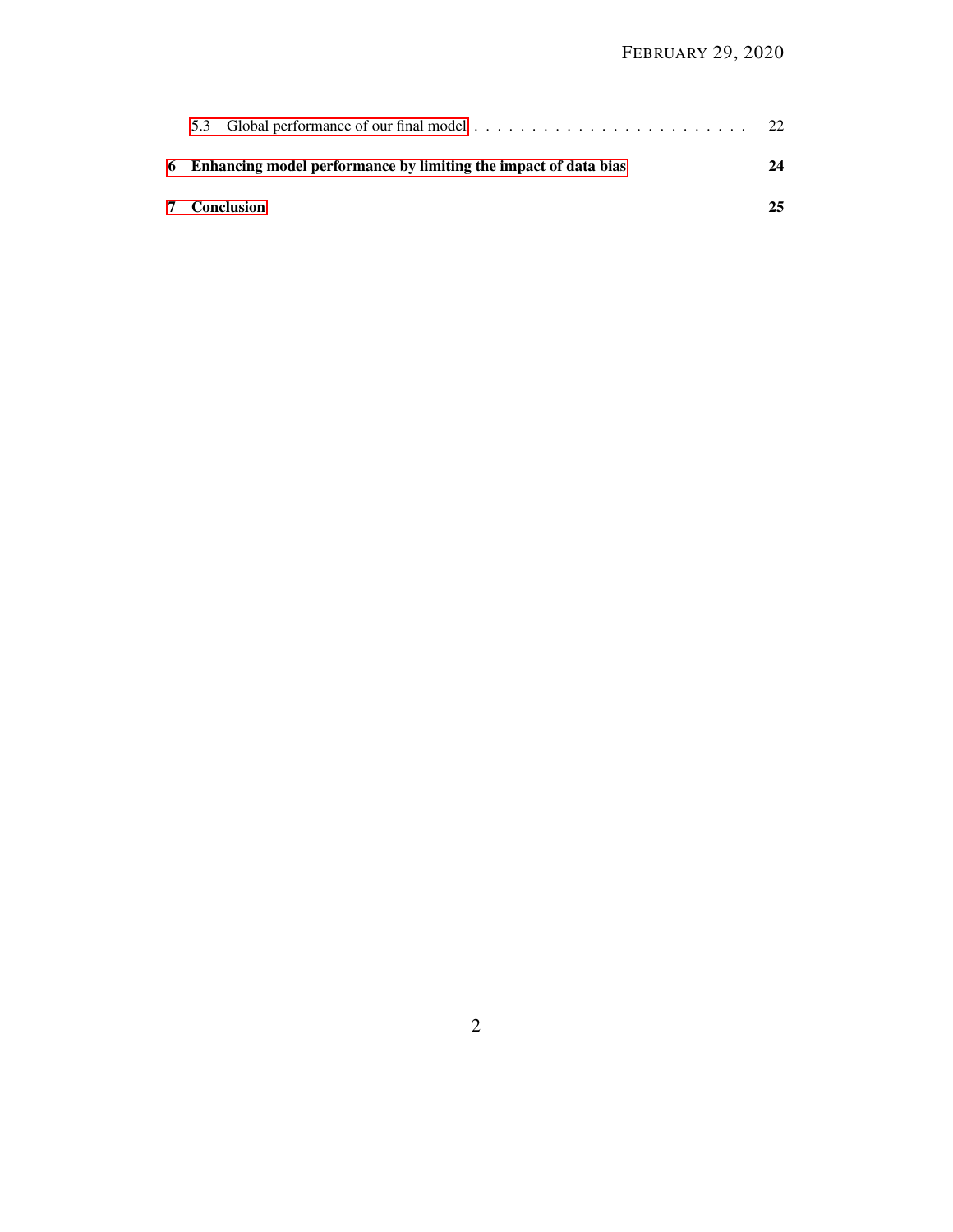# <span id="page-2-0"></span>1 Introduction

Being a brilliant film director, a famous actor or actress, or working as an amazing stuntman/woman are the dreams of many people on earth. The movie industry appeals and intrigues a lot as success seems obscure and depends on a very large number of causes. For this prediction and data mining project, we have combined machine learning to our passion for movies to understand and demystify the success of a film.

Accordingly, our main task in this project was to design, imagine and code a solution that predicts the economic success of a film regarding various pools of parameters. It is of particular interest for producers and filmmakers to understand the underlying patterns in the different possible choices of the cast, budget or any other variables, that cause and bring success to a film. Hence, this project aims at quantifying the effects and outcomes on the revenue of a film resulting from a comprehensive set of variables. We have chosen this very niche topic for our Machine Learning project because we strongly believe that ML has an important role to play in culture to understand the key points explaining why a piece of art appeals. Furthermore, this study may lead to understand which features enhance the success of a film and therefore may highlight psychological bias on what kind of film people like to watch.

The main source of information was coming from TheMovieDatabase (TMDB) an organization whose main goal is to collect data from all over the world about the film industry. It was found on a *Kaggle* competition. One the competition homepage, it was stated that basic predictors achieve  $R<sup>2</sup>$  of about 60 %. Our objective was then to improve such scores. This heavy table of almost 1 Gigabyte raised several challenges. First, it mixes factorial and quantitative variables, the former induced a lot of pre-processing hard work before applying any models on those data. This pre-processing was painful and difficult as the quality and liability in the entries of this data set vary a lot from one film to another. Obvious outliers in the entries, the missing values or difficult encoding of names are some challenges we had to face in this project. As a result, after having pre-processed our data set, the outcome has a very large number of variables (∼ 80000) which is challenging. Also, this data set suffers from different significant biases such as a major sample bias (most of the films in this data set are American movie) and a measurement bias (Revenues are in USD, but their values were not actualized). This leads to particularly challenging issues that we had to address during the whole project.

The global strategy of the whole project was simple and classic, but relatively efficient.

- We first pre-processed and explored in depth the data to understand and highlight the problems we will face in the data.
- Then we divided the variables into three categories. We exploited a first machine learning model on the first category set of variables.
- Afterwards, we developed various models on them to enhance performance of our predictor by trying to capture behaviors of the residuals of this first models. And we iterate over the third category.
- Finally, we tried to take into account the different identified biases in the data to provide different predictors depending on the film you would like to produce.

Code is available [here.](https://github.com/pierremon/cinema-prediction)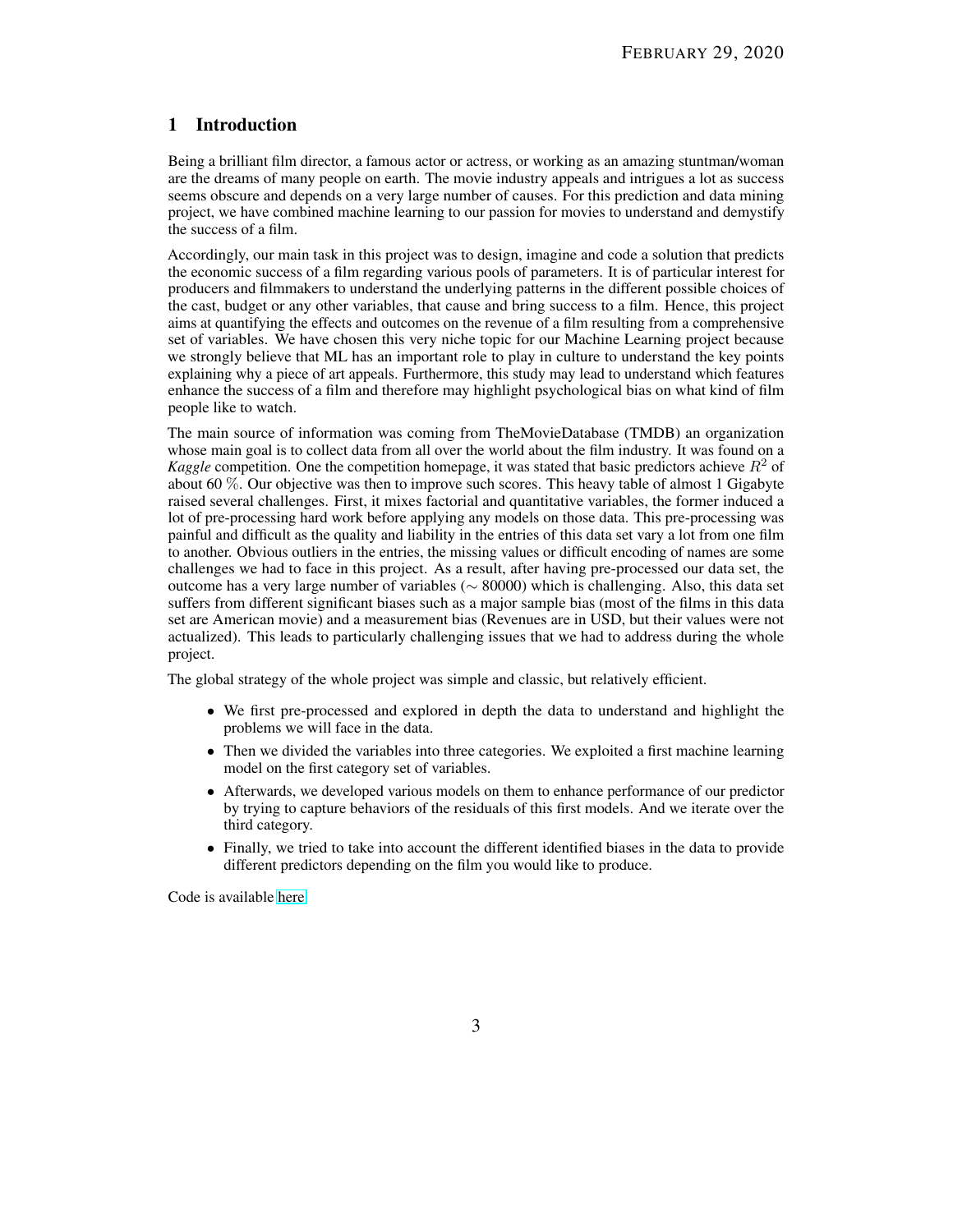## <span id="page-3-0"></span>2 Data Base Exploration and Features Engineering

The data set was found first on a *Kaggle* competition launched by The Movie Database. This organization reports any film or movie project and files a mine of information about them. For instance, it reports revenues, budgets and cast but also the producing company and the language of the film. This was a dense source of information to reach our goal. However, this data set was messy and quite fuzzy, in the sense that many questions rose from those data. It needed a long work of pre-processing and analysis before undertaking the application of any ML model.

## <span id="page-3-1"></span>2.1 Data set description

<span id="page-3-3"></span>This data set consists in a table of 3000 films with twenty-three columns (Table [1\)](#page-3-3). For every film, we had at our disposal four main quantitative features: budget, revenue, run time and popularity. These features are the only quantitative features we will have in this quantitative prediction task. Thus, analyzing these features were of particular interest.

| id                    | overview    | popularity           |
|-----------------------|-------------|----------------------|
| belongs to collection | poster path | production companies |
| budget                | runtime     | spoken languages     |
| genres                | status      | tagline              |
| homepage              | title       | Keywords             |
| imdb id               | cast        | crew                 |
| original language     | revenue     | original title       |
| release date          | revenue     |                      |

Table 1: Available features in the database

### <span id="page-3-2"></span>2.1.1 Analysis of the four quantitative features

<span id="page-3-4"></span>It reveals two main observations. First, there are many inconsistencies in the data values; they were not reported very carefully or harmonized. Second, there exists some important collection bias in this data set. Therefore, these quantitative variables are not a panacea: other variables are very relevant in the models. Overall, the analysis of the different quantitative variables show the main flaws and defaults in the data base quality, fact that will be verified on other qualitative variables.

| budget                            |                |               | revenue           |  |
|-----------------------------------|----------------|---------------|-------------------|--|
| Min. :                            | 0 Min. : 0.000 | Min. : 0.0    | Min. :1.000e+00   |  |
| 1st Ou.: 0 1st Ou.: 4.018         |                | 1st Ou.: 94.0 | 1st Qu.:2.380e+06 |  |
| Median : 8000000 Median : 7.375   |                | Median :104.0 | Median :1.681e+07 |  |
| Mean: 22531334 Mean: 8.463        |                | Mean : 107.9  | Mean :6.673e+07   |  |
| 3rd Ou.: 29000000 3rd Ou.: 10.891 |                | 3rd Qu.:118.0 | 3rd 0u.:6.892e+07 |  |
| Max. :380000000 Max. :294.337     |                | Max. :338.0   | Max. :1.520e+09   |  |

Figure 1: Summary of the four quantitative values we have at our disposal

To run this analysis, we plotted the statistics summary of those four variables (Figure [1\)](#page-3-4). Budget and revenue have quite a similar behavior: the median value is much lower than the average value, max and min values seems unrealistic and the interquartile range is rather spread. The first fact means that a lot of values are very close to 0 regarding the average, that is to say very low budget and low revenue. One could argue that this is due to the presence of short film in the data base. However, the first quartile of run time is 94 minutes which corresponds to a regular film. So, our main hypothesis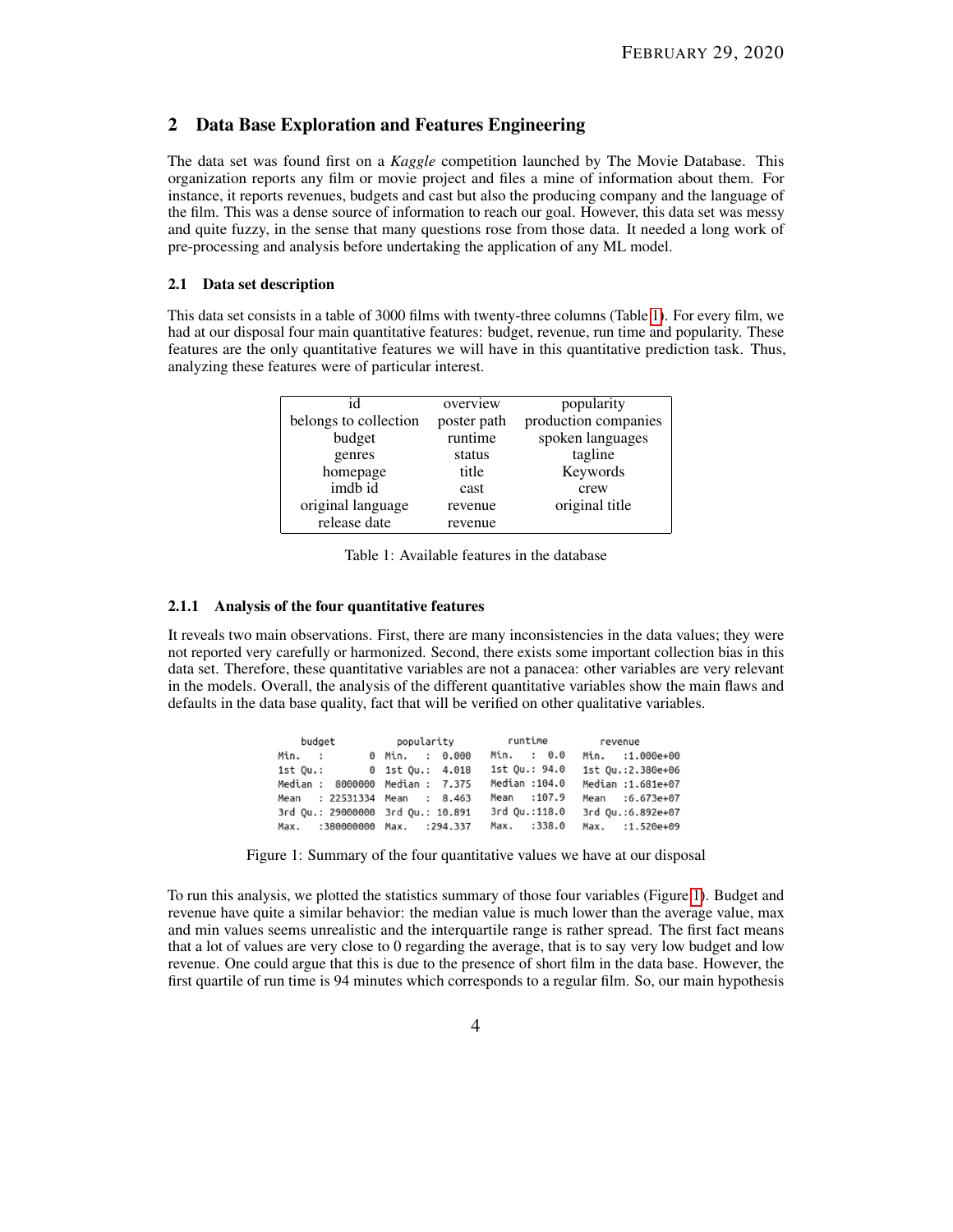is that the values were in expressed in USD or in the local currency, and were not harmonized. This should be true for revenue and budget. The first quartile of the budget is 0 meaning that a lot of films were supposedly produced with 0 \$, which is not very coherent with the first quartile of revenue. This is probably due to missing values that were reported in the data base.

Popularity and run time features reveal more reasonable and reassuring facts about our data base. Popularity is a score given by professionals of the movie industry ?. This score is in between 0 and 300 and mainly concentrated between 4 and 10. Therefore, most of the film have their popularity score in a very small range and this popularity score will probably not have a linear effect on the revenue. Also the run time column is made of regular movies with some very short movies. We suspect that time was not expressed in minutes. This leads to very small values of 1.2 or 1.4.

#### <span id="page-4-0"></span>2.1.2 Analysis of the data collection bias

The second important aspect in the data, we carefully looked at was the distribution of features regarding the timeline. Reported films were released between the 20's until the late 2010's, which makes quite a large time scale. However, as shown in Figure [2,](#page-4-1) most of the reported film in the data base have their release date between 1990 and 2020. First, this is not very surprising given the actual trend of Hollywood, in 2000 only 371 films were produced compared to 878 in 2019. This justifies somehow the growing trend observed in the data. However, this does not take into account the other cinema industries that were flourishing in the 80's and 70's, European movie industry mainly. This is a first hint to claim that the data base is probably focusing on American movie industry mainly. Also, the average revenue and budget are decreasing over the time. This may come from three facts:

- The production costs increased by a factor 5 in 20 years
- These sums are not always expressed in USD or equivalent USD
- USD values were not actualized regarding the inflation. For instance, 1\$ in 1990 is equivalent to 2 \$ in 2020. Same, 1\$ in 1970 is equivalent to 6.7 \$ in 2020

<span id="page-4-1"></span>

Figure 2: Caption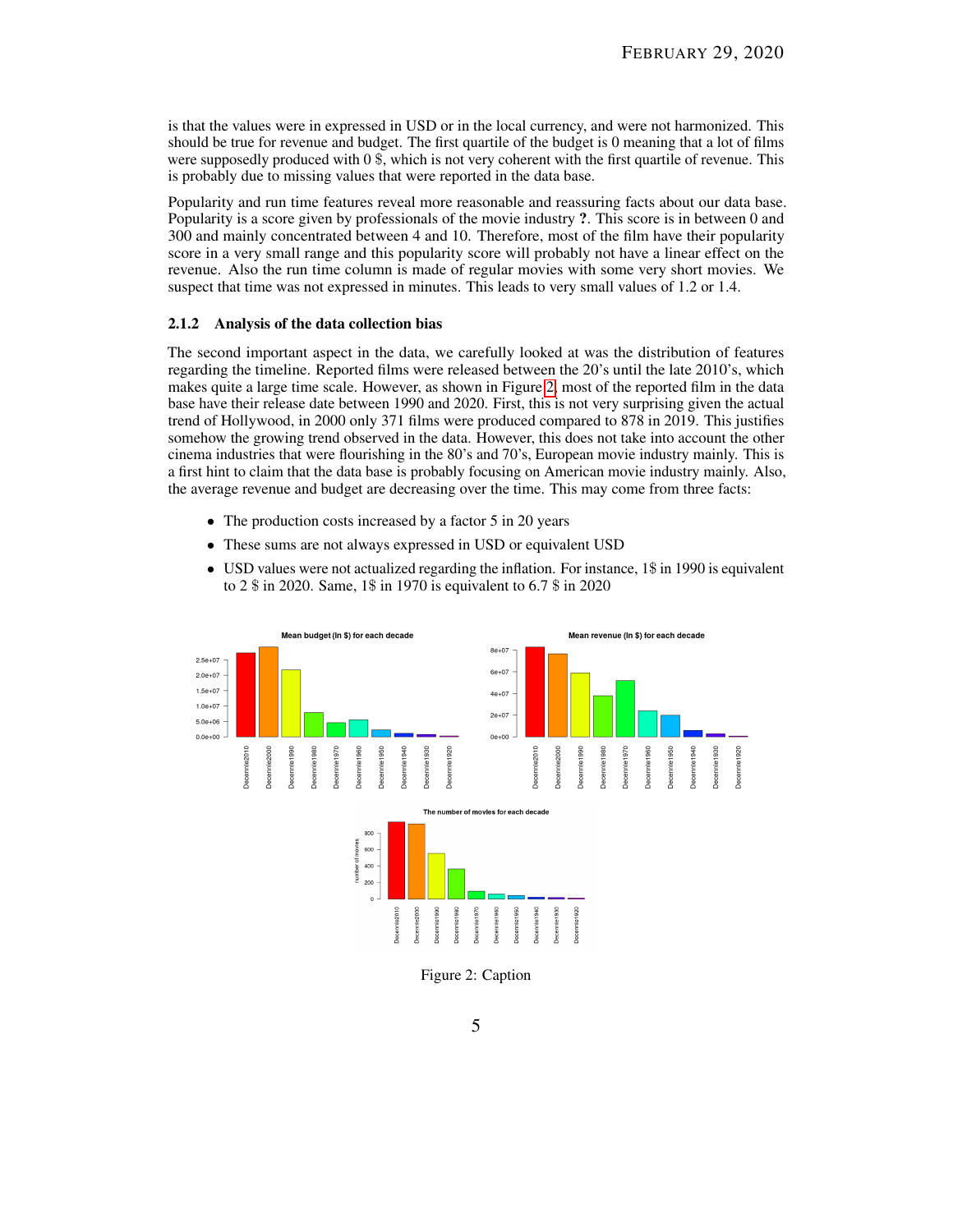This clear temporal bias leads us to look up at other different biases that could have appeared in the data base. As the organization TMDB that collected the data is American, our first intuition is that the collection of data would be biased in favor of American movies and English movies. As we can see in the figure [3,](#page-5-1) a large majority of the films reported in the data base were produced in the USA. However, America was only the 5th producer of film (660) whereas India produced in 2018 more than 1,8000 films ?. One could argue that this data set is historic and that Indian film industry is pretty recent compared to the traditional powerful Hollywood industry and that the American movies have a global impact rather than a very local and regional one for Indian movies. More than a bias in the data collection, this bias come from the industry structure in itself. However, we still encounter this major issues data collection bias that the majority of the films were produced in America. We have the same issue for the movies that have other languages than the English language. Therefore, predicting the revenue of films that are not American and not in English will likely to be a failure or at least will probably have some errors in the prediction as models often interpolate and not extrapolate. This is our main motivation to look at models on smaller data sets in Part REF which may outperform our global models.

<span id="page-5-1"></span>

Figure 3: Illustration of bias in the collection process of the data

## <span id="page-5-0"></span>2.2 Pre-processing Work

After having well studied the data set and therefore getting aware of all the different flaws of our data set, some pre-processing work was made on this table in order to be able to deploy different ML methods and models. Two main lines of work can be identified:

- Treatment of verbose features colomns
- Dummy matrix encoding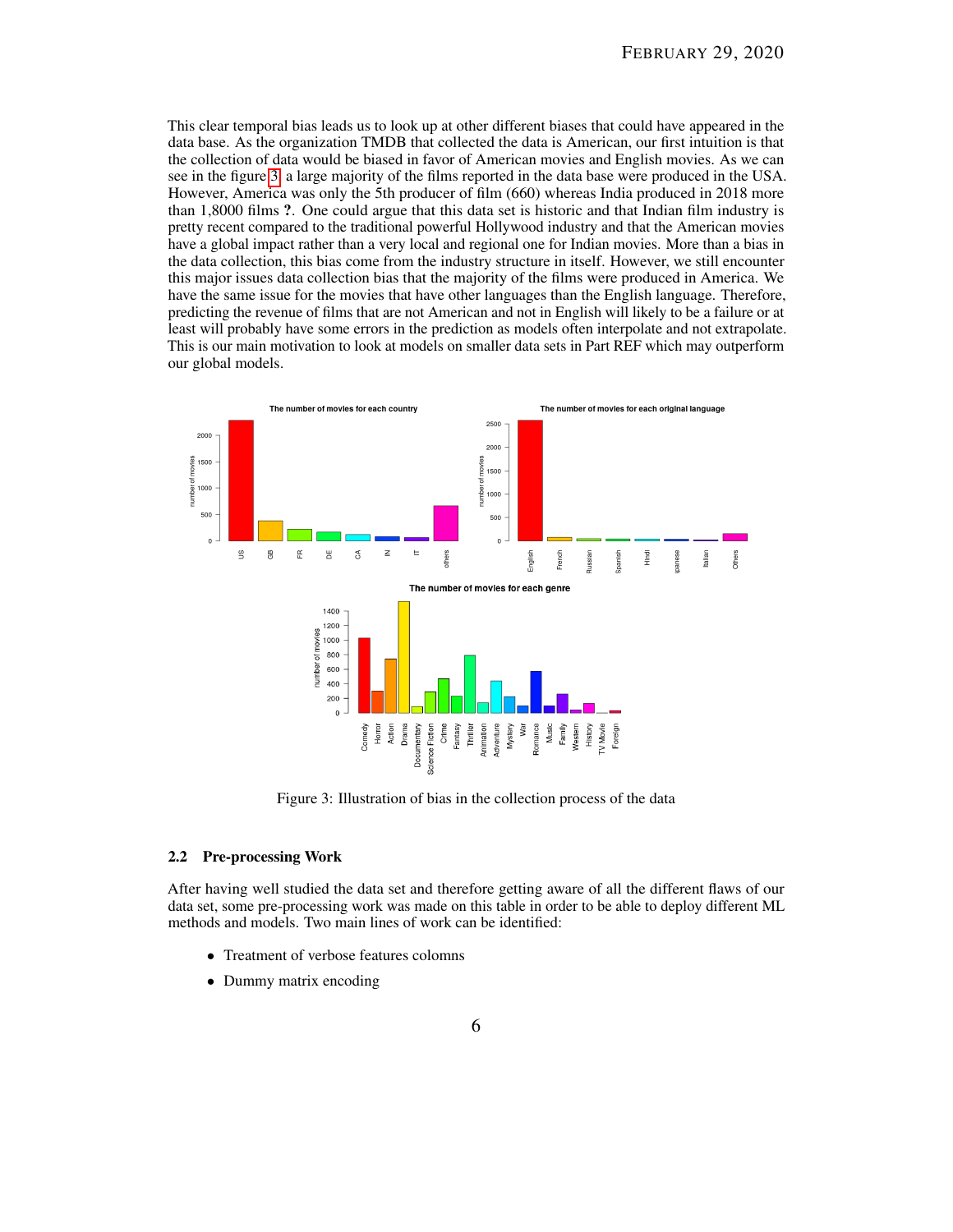The first step was one of the most tedious work we had in this project. Our first idea and feeling was that a film directed by Steven Spielberg has more chances to be a success than a film directed by an anonymous Spanish director. We had the same reasoning with the other verbose columns such as cast or keywords. But the very tricky part was that for many films, crew and cast listed the entire people involved in the film and combined id numbers and names. So our method was to create a new variable for every name in these cells and as soon as the person contributed to the film a 1 was put in this column, and 0 otherwise. This work required from us a lot of energy and effort to analyze efficiently this horribly encoded features. In this column crew, there was 40,000 different people and a similar number of actors in the cast feature. For the easy columns, for instance genre, as before we created a new column for every genre and a 1 was put if the film was of that genre or not. After repeating the same steps for suited features (keywords, production companies, production countries, original language, belongs to collection), we obtained a dummy matrix whose entries were zeros or ones and that was very sparse. This is what we called the dummy matrix encoding.

This pre-processing was really challenging as the crew and cast columns were very messy and difficult to handle in order to obtain our clean table. After this pre-processing step, we obtain our final data set to be a table of 3000 films with ∼ 90000 variables. We are now serenely able to deploy ML methods and models on a train data set of 2500 films and a validation set of 500 films.

A quick remark about our inactivity on supposed outliers: it is very difficult to determine if a film was an economical catastrophe or this film was badly reported. A certain amount of films were small productions from eastern Europe or from the Middle-East and the revenues and budgets are probably small or lower than blockbsuters production in the US. As our model should also predict those films, we decided not to remove any points at first.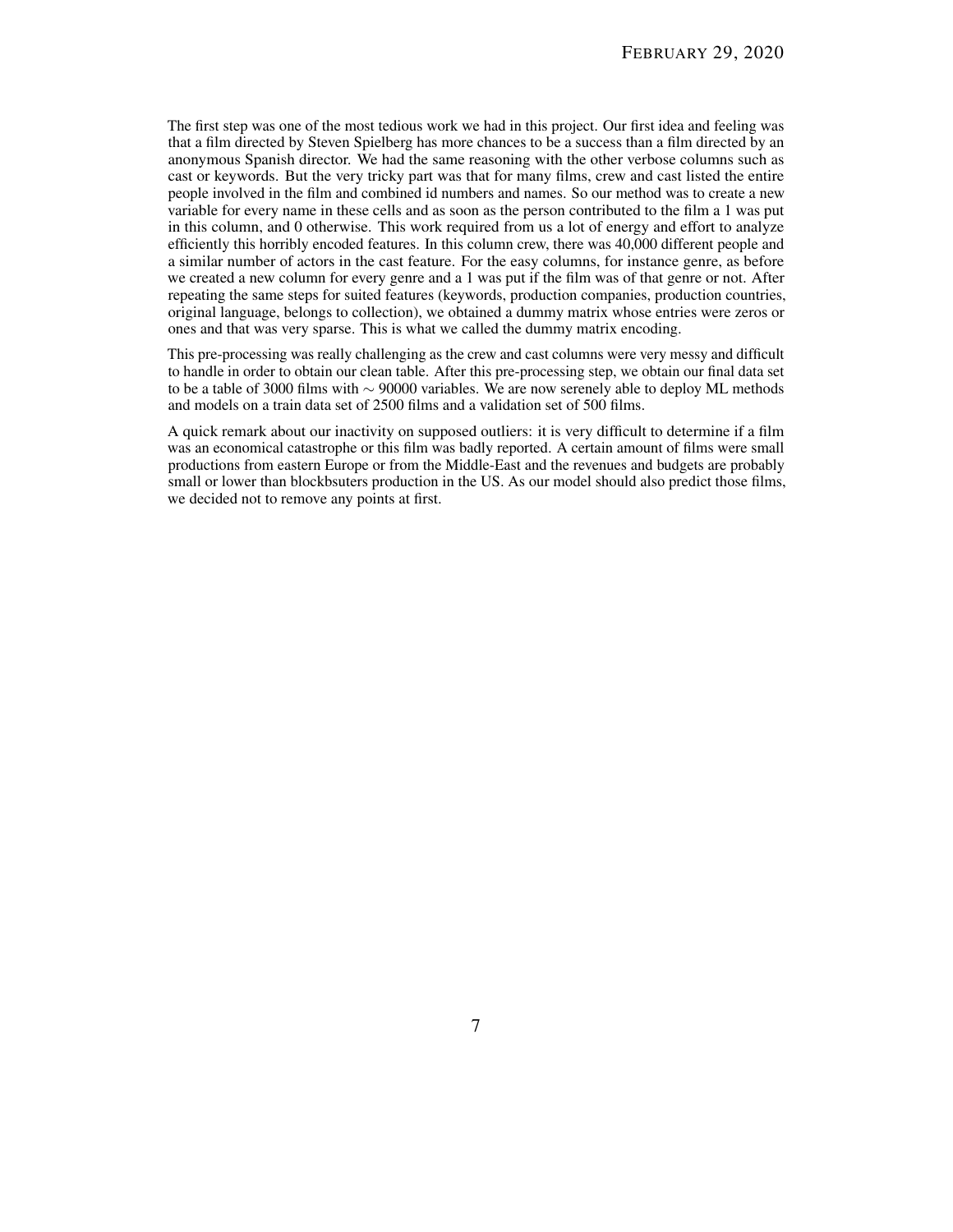## <span id="page-7-0"></span>3 Global Strategy Description

## <span id="page-7-1"></span>3.1 A very first attempt

Having 89375 variables for 3000 movies is challenging. Any models would be overparametrized and therefore would need a much higher number of observation to train the model. Therefore, we performed a dimensionality reduction algorithm to obtain more reasonable data in low dimension. We will then be able to fit a machine learning model to make our prediction on the selected variables.

To reduce the dimension in the data, we performed a classic Lasso algorithm on it. We used the glmnet package. To select the right parameter  $\lambda$ , we use a cross validation technique as shown in Figure [4.](#page-7-3) With this particular value of parameter  $\lambda$ , we select 19 variables, which is much more flexible than 90000 variables.

<span id="page-7-3"></span>

Figure 4: Cross validation in Lasso helps set the best value of  $\lambda$ 

We tried a random forest on those selected variables, and obtained an indicator  $R<sup>2</sup>$  of 0.27 on the test sample, which is very low and not satisfying at all. This weak result is not very surprising though. We did not put any hierarchy in the variable in the Lasso procedure. As a result, the budget variable and any random actor have the same weight in the variable selection method. One could argue in return that we selected variables that should explain most of the variance. Thus, budget should be selected and not this random actor in practice. Obviously, this method is a failure and we need to think about a new strategy that should take into account the differences in terms of importance between all these variables. To assess a certain hierarchy on the different variables and features, we plotted the importance of every variables in the Random Forest. Very easily the three first (budget, popularity and run time) are far more important than the others, that are binary variables (see Figure 5)

#### <span id="page-7-2"></span>3.2 Division into three categories

That very first model, which was a failure, leads us to think about and elaborate our strategy. 90000 variables seemed to us a huge number of variables. Also, a major part of those variables were factors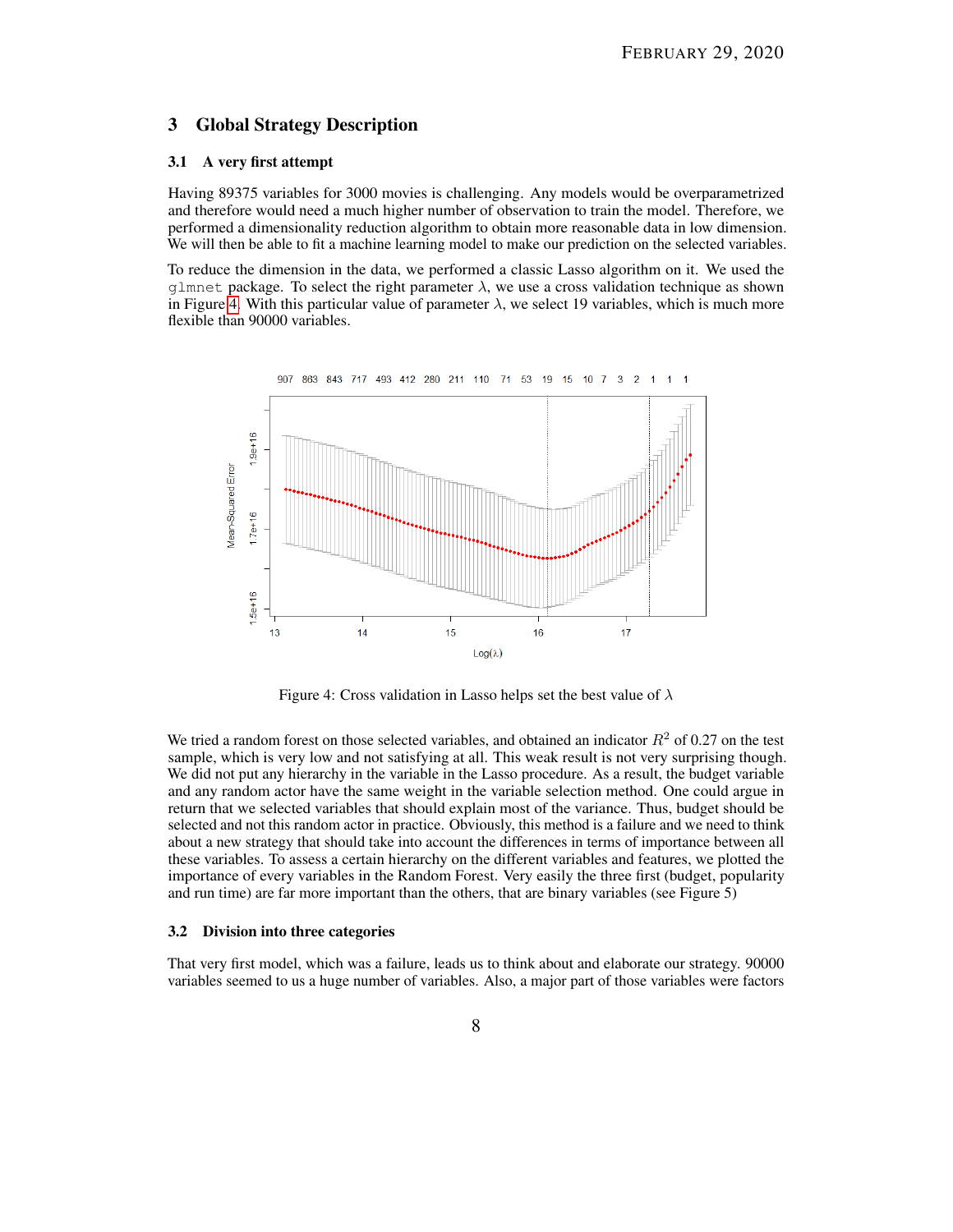

Figure 5: Importance of our 19 variables for the Random Forest

and therefore this data table is very sparse. This leads us to think that grouping the variables into three sets and applying different models to first predict then try to capture better performance by modeling the residuals at each iteration of the categories would make an efficient strategy for our study.

We chose the different categories of variables by their, supposed, importance in the prediction and their correlations between themselves. Figure [6](#page-9-1) indicates to us that the two more correlated variables to the revenue feature are the budget and the popularity. Our first category should contain them. We also added the run time as there is no correlation between the revenue and it (even though that does not imply that these variables are independent).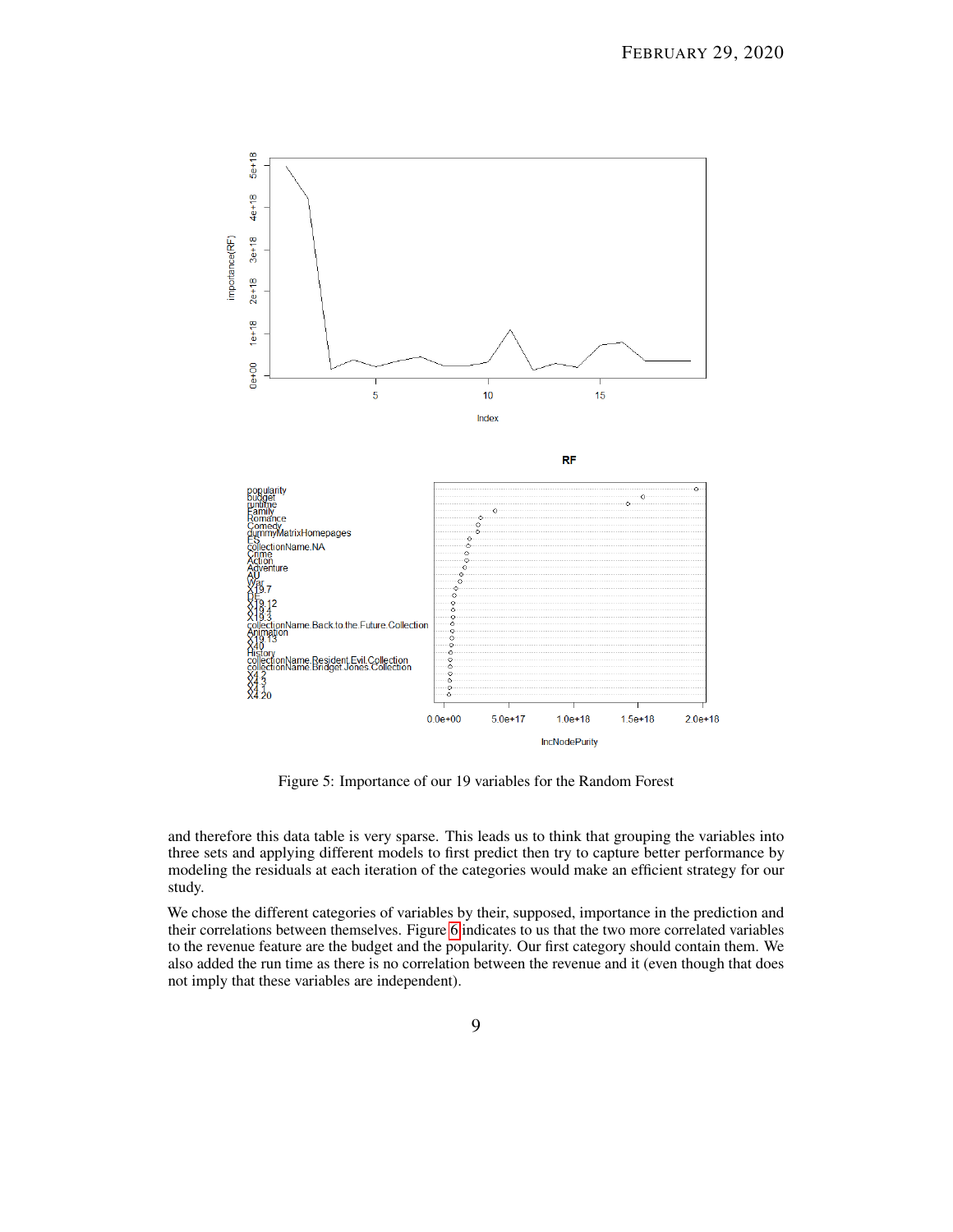<span id="page-9-1"></span>

Figure 6: Correlations between several important variables selected by the lasso procedure. Green links denote a positive correlation and red a negative one. The thickness of a link denotes its importance

Then, the choices made for the determination of the two other categories were more of an accounting nature. The second category should not contain too much variables and the third one a lot of variables. The second category is then set to be made of all the categories except crew, cast and keywords as these three categories represents most of the variables. Mainly, category  $# 2$  is made of language, production companies and genre of the films and that represents  $\sim$  5000 variables. Finally, the category  $\#$  3 is made these three categories that are very sparse for each film: crew, cast and keywords. This represents almost 85000 variables. We summarize our grouping into the following table.

| CAT I         | <b>CAT II</b>             | <b>CAT III</b> |
|---------------|---------------------------|----------------|
| <b>Budget</b> | Genre                     | Crew           |
| Run time      | Language                  | Cast           |
| Popularity    | <b>Production Company</b> | Keywords       |
|               | Country                   |                |
|               | Collection                |                |

Table 2: Summary of the three categories

## <span id="page-9-0"></span>3.3 Our final strategy

In this section, we aim at formalizing a bit more our strategy for it to become very clear to our reader. Denote  $CAT_i$  each category. In the following we described almost as an algorithm our final action plan for this project

1. Fit and deploy a ML model to obtain a relation  $R \approx f_1(CAT_1)$ .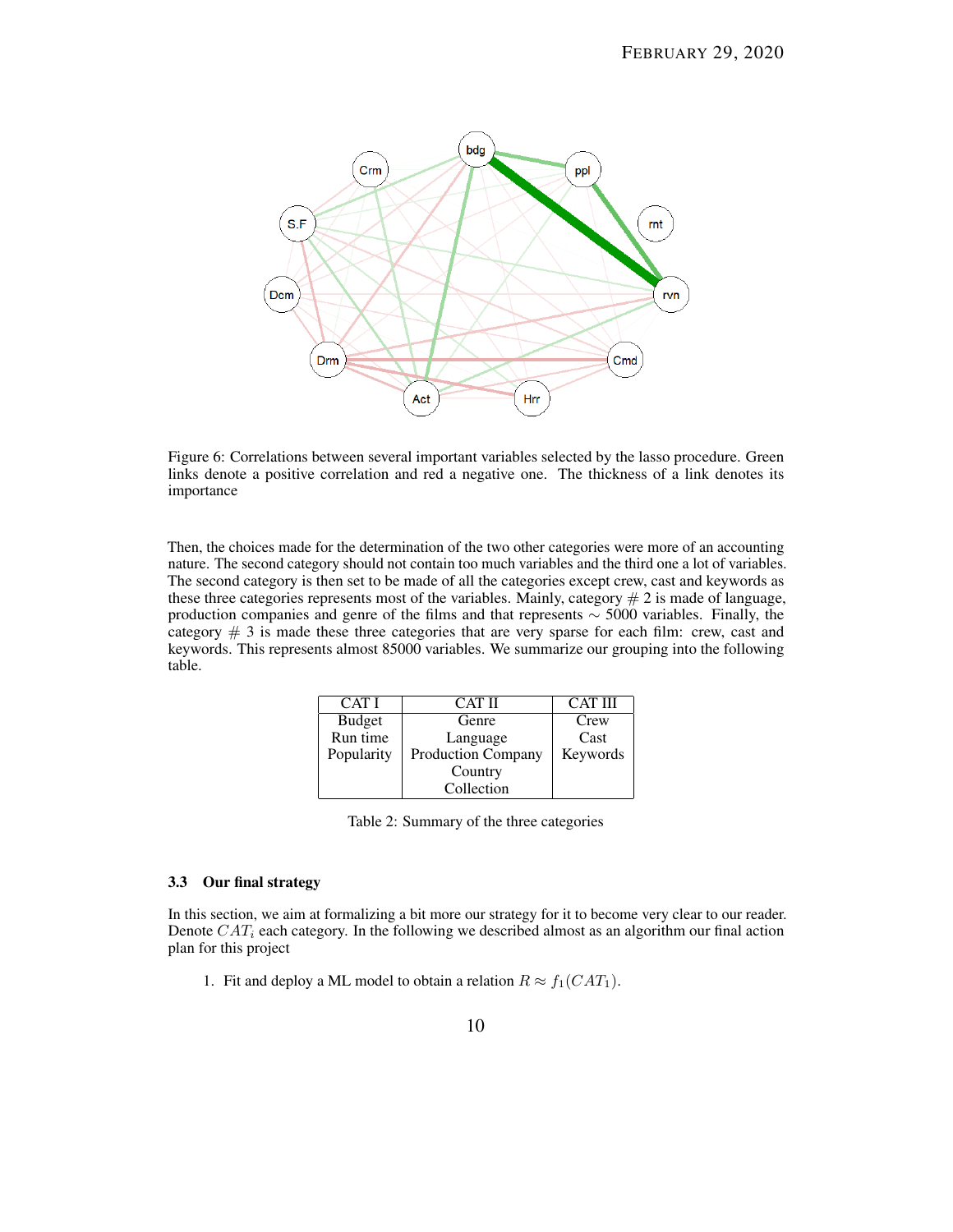- 2. Define the residuals of that model  $Err_1 = R f_1$ . For each movie,  $Err_1$  is defined as the difference between its revenue, and what our first model  $f_1$  would have predicted.
- 3. Fit and deploy a ML model to obtain a relation  $Err_1 \approx f_2(CAT_2)$ .
- 4. Iterate this procedure over the third category: Fit and deploy a ML model to obtain a relation  $Err_2 \approx f_3(CAT_3).$

Finally, our final estimator function  $f$  will be defined as the sum of these defined models

$$
f = f_1 + f_2 + f_3
$$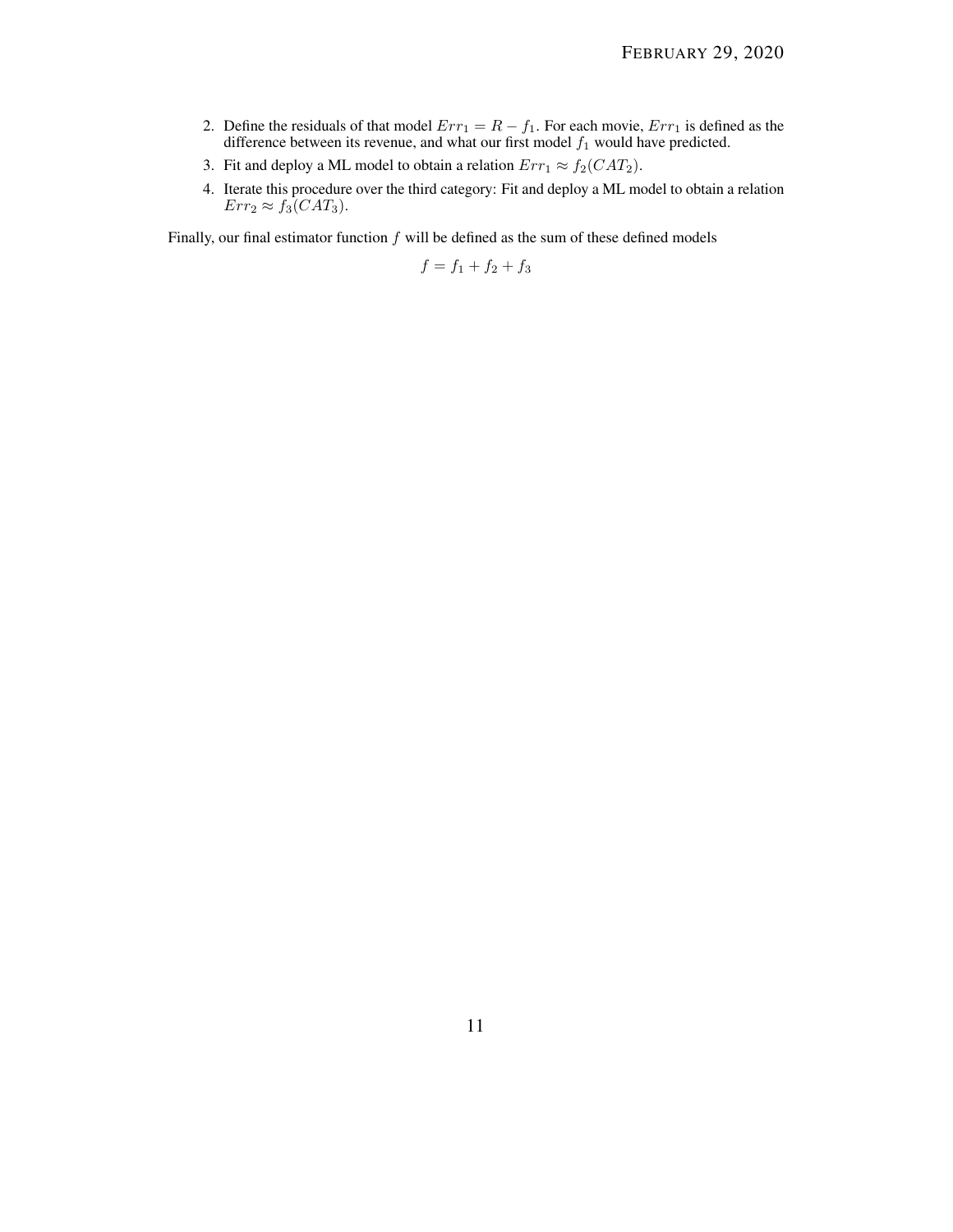## <span id="page-11-0"></span>4 A meaninful baseline model built on category  $# 1$

As described before, variables were divided into three sets, with decreasing degree of importance. The first category is made of the most important variables according to us. These variables were *budget, run time* and *popularity*. We first tried a regression tree to have a glimpse on the importance of each variable.

## <span id="page-11-1"></span>4.1 A Regression Tree

As a first attempt to model our data and predict the revenue of a film, we tried to implement a regression tree using the package rpart. This helped us understand the hierarchy between these three variables. The parameters we used were

- minsplit value of 300, that is to say that the algorithm should split at least 300 films at each node.
- complexity parameter of 0.001, which enforces  $R^2$  to increase at each splitting. This small value was chosen in order to have the parameter run time appear.
- minbucket value of 100.

As we can observe in Figure [18,](#page-22-0) the variable *budget* is of first importance compared to the two others as it is used in the two first splitting and in many more afterwards. Then, popularity is used several times and seems a powerful criterion to discriminate between two set of films. Finally, the run time seems less important regarding the two others, however still able to discriminate between two populations. Thanks to this regression tree, we obtained a relative importance order in the variables. We should find that in the following models the budget explains most of the results, then the popularity less and finally the run time even less.



Figure 7: Regression tree for Prediction using Category  $# 1$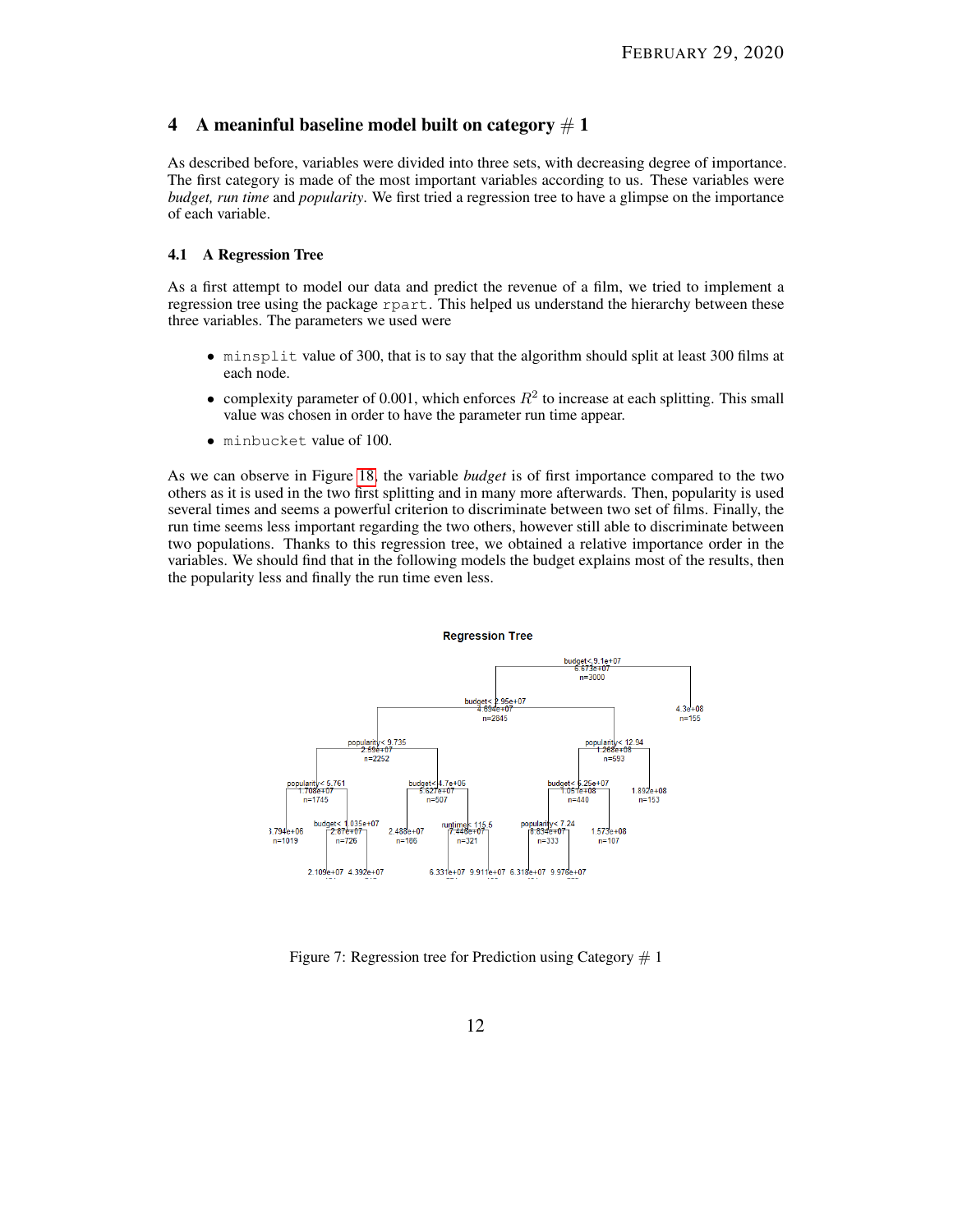#### <span id="page-12-0"></span>4.2 Linear model

After this regression tree which led us to understand the importance order between variables, we decided to run a basic linear model between our variables. In this model, if we note  $R_i$  the revenue,  $B_i$  the budget,  $P_i$  the popularity and  $T_i$  the run time of the film i, we have the following relation between those quantities.

$$
R = \beta_1 B + \beta_2 P + \beta_3 T + \varepsilon
$$

<span id="page-12-1"></span>with  $\varepsilon$  being a Gaussian noise.

| 24 | $2.5 \times 10^6$ | $1.7\times10^{\rm o}$ |  |
|----|-------------------|-----------------------|--|

Table 3: Estimated coefficient values for the linear model

We would like to estimate the different coefficients in this equation to obtain the final residuals as small as possible. However, as summarized in the table [3,](#page-12-1) the estimated coefficients reach non significant values because the indicator  $R^2$  was of 0.24 which is not satisfying enough.. Looking at the residuals plot (Figure [8\)](#page-12-2) shows major flaws in the prediction, meaning that the model is not suited for the prediction and should not be taken as baseline.

<span id="page-12-2"></span>

Figure 8: Residuals for the linear model

The validity of the linear model is quite flawed: why on earth a linear relationship between movie length and its revenue ? However, this linearity hypothesis seems relevant for the budget or the popularity features. Therefore, we decided to move towards a generalization of this model : a Generalized Additive Model.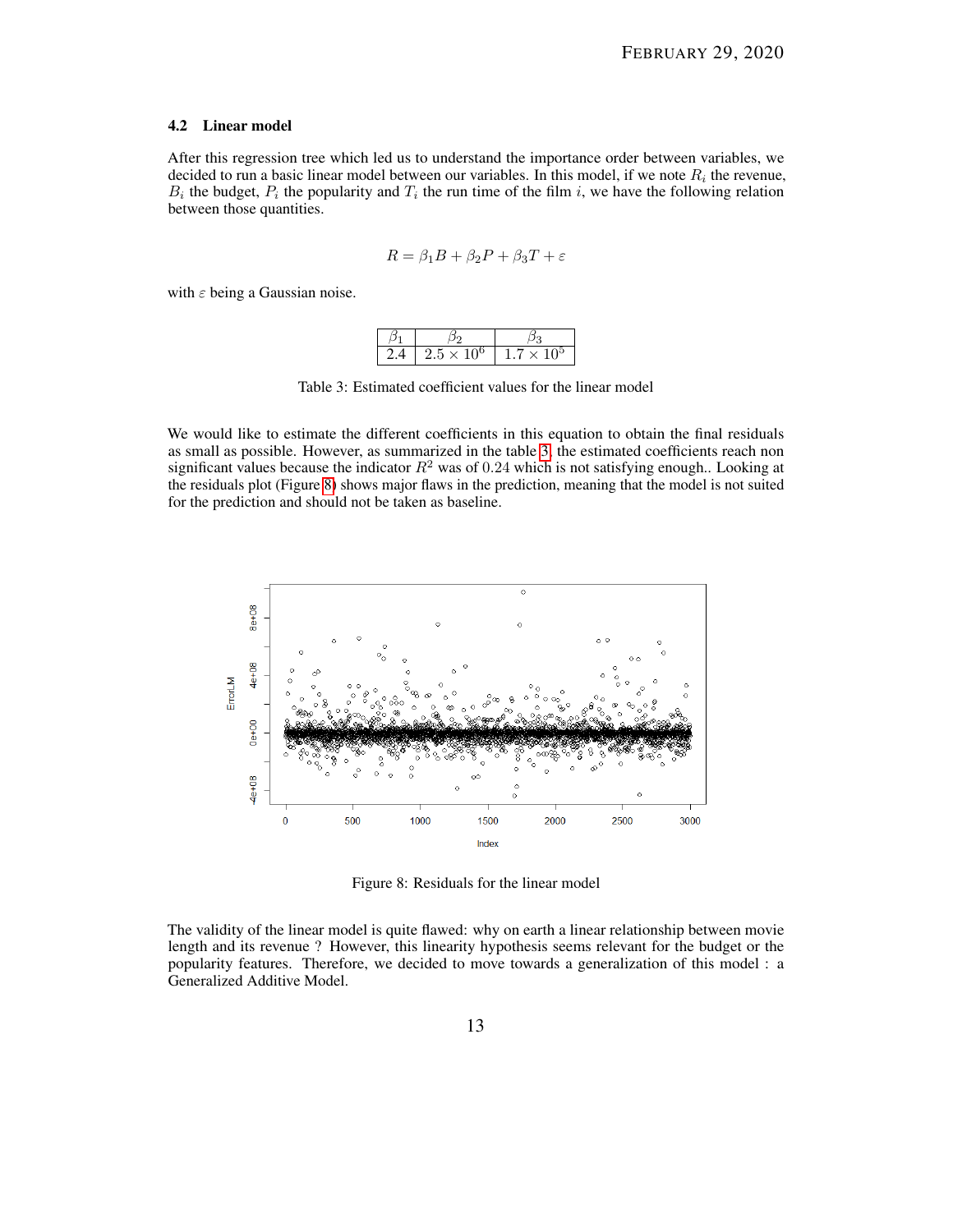#### <span id="page-13-0"></span>4.3 Generalized Additive Model

In a GAM model, we assume taht the data is generated according to the following non linear equation

$$
R = f_1(B) + f_2(P) + f_3(T) + f_4(B, P) + f_5(P, T) + f_6(B, T) + f_7(B, P, T) + \varepsilon
$$

with all the  $f_i$  being smooth functions. We added the terms of interactions as we think that the behavior of those variables are correlated (see infra). These functions were estimated on a spline base functions (always thin plate spline basis) with a certain dimension  $k$  that was determined with generalized cross validation. All of this was performed with the package mgcv.

We obtain an indicator  $R^2$  of 70 % on the train data and 60 % on the test data, which is decent even though that means that there is a slight over-fitting phenomena. As a sanity check, we plotted the residuals and response vs fitted values. Compared to the linear model, the GAM residuals are much closer to zero and the response vs fitted plot is coherent.

<span id="page-13-1"></span>

Figure 9: (Top): response vs fitted and residuals plot for the GAM (Bottom): Revenue with respect to budget which shows a linear dependency between those two features

Table [4](#page-14-0) shows the estimated degree of freedom (edf) of each non linear contribution. The edf of the non linear effect of the budget is 1, so the effect is actually linear which is confirmed by the Figure [9.](#page-13-1) The effects of both popularity and run time have the same non linear behavior and the same edf equals to 9. They have a very non linear effect which is reassuring regarding the logic. Also, the interaction between budget and popularity may have no non linear effect on the response. However, the associated p-value to this fact is high  $(0.56)$  which means that this remark is not statistically significant. Also, the ref.edf is 27.

Finally, we plotted the predictor response with respect to the three variables (Figure [10\)](#page-15-0) to analyze how it performs regarding the three variables. A first sanity check is to remark that the bigger the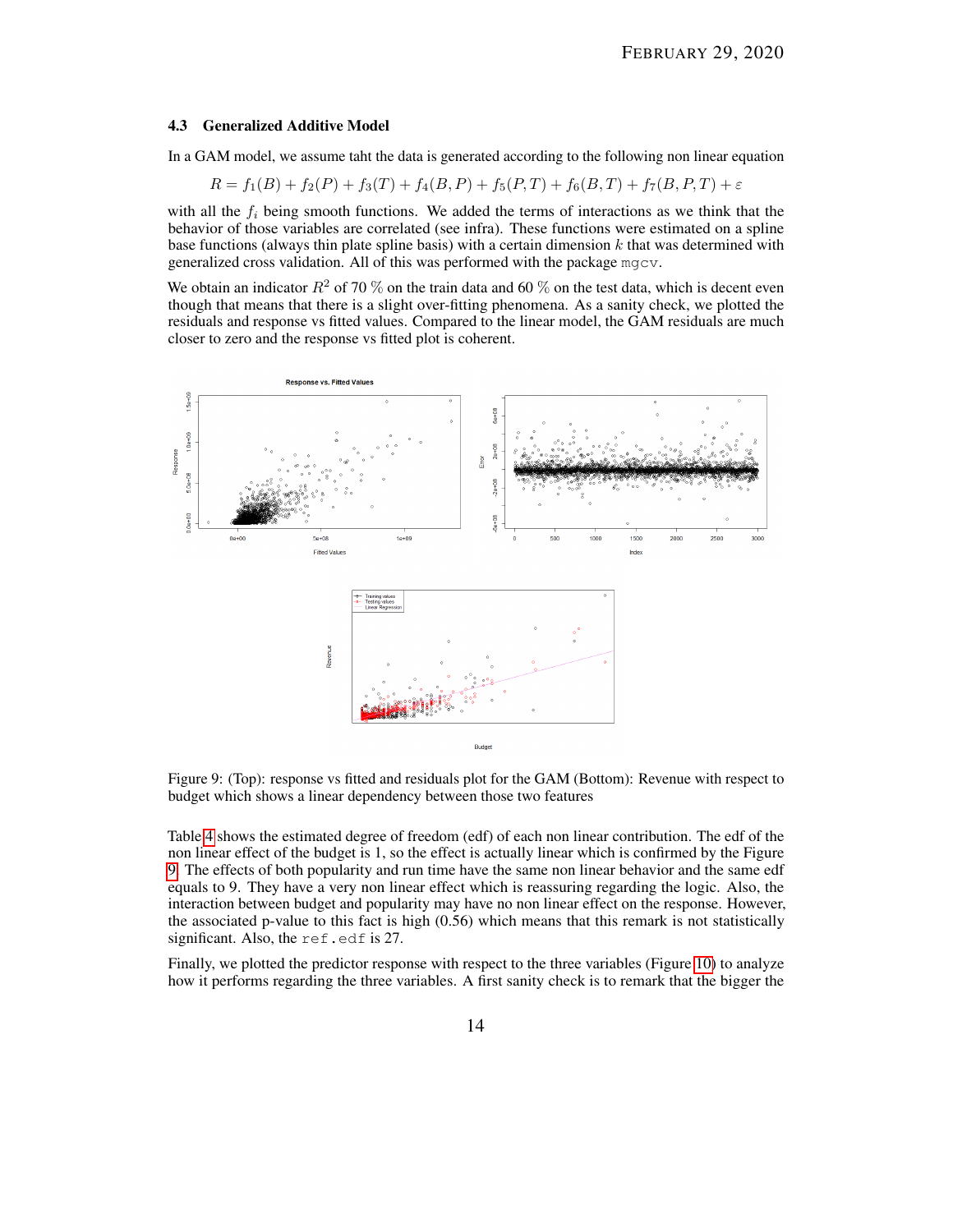| function       | edf |
|----------------|-----|
| $f_1(B)$       |     |
| $f_2(P)$       | 9   |
| $f_3(T)$       | 9   |
| $f_4(B,P)$     | 0   |
| $f_5(P,T)$     | 27  |
| $f_6(B,T)$     | 24  |
| $f_7(B, P, T)$ |     |

<span id="page-14-0"></span>Table 4: Estimated degree of freedom for every non linear terms in the GAM

budget and the higher the popularity are, the bigger the prediction is. However, these plots are not uniform and reveals several interesting facts about our GAM and its behavior.

- First, there is a symmetric valley in the prediction for middle run time in the plane  $(P, T)$ . That is probably due to the fact that most of our films are either very short or relatively long. Therefore as the models could not really learn in this area.
- Second, we observe another valley in the plane  $(B, T)$ . However, this is not symmetric and the run time regarding the budget seems to have the behavior of a 0-1 function, meaning that a sufficient run time is necessary to high revenue but not sufficient. Also the link between budget and prediction is linear.
- Finally, the prediction attains a local maximum in the plane  $(B, P)$ , which means that this point may be of interest in terms of profitability for film makers. Also the predictor seems to have an exponential growth regarding the popularity, except around this local maximum.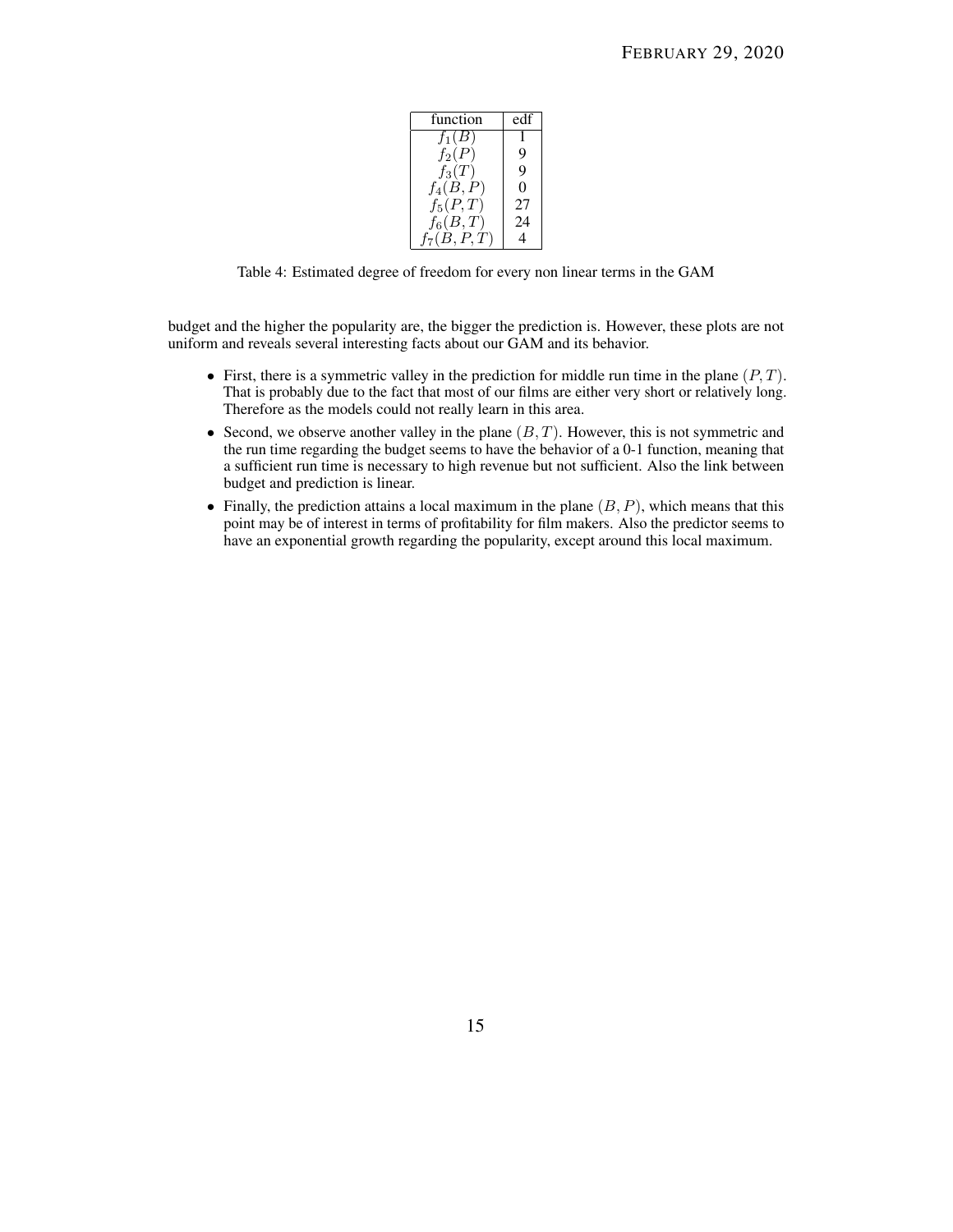<span id="page-15-0"></span>

Figure 10: Linear predictor with respect to the three variables of category  $# 1$ . Yellow corresponds to high values and red to low values.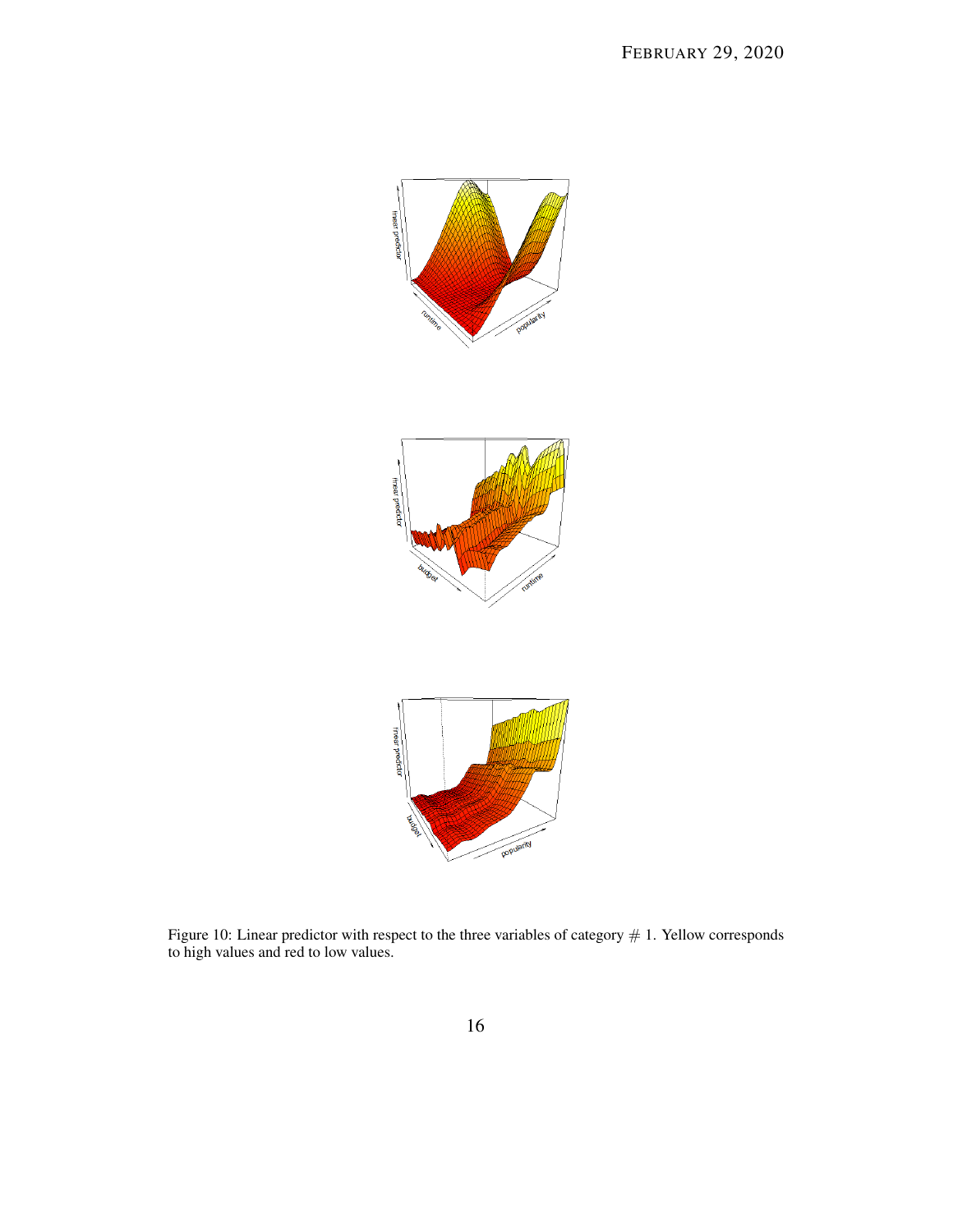## <span id="page-16-0"></span>5 Models on the residuals: able to break the baseline model ?

In this section, we present how we refined our first GAM model built on variables present in category  $# 1$ . The main goal of this is to increase the global prediction performance and our target will be the  $R^2$  score. We strongly believed that the Category  $\#2$  is a mine of information and should be treated in depth. Therefore, we spent quite some time on trying to optimize all the approaches we started off. On the other hand, the category  $# 3$  due to its very sparse but memory heavy nature was more tricky and we used a very straightforward method quite similar to the first attempt we did (reduce dimension then apply ML method).

## <span id="page-16-1"></span>5.1 Category  $\# 2$

First, we plotted the residuals of the GAM obtained in the previous part (Figure [11\)](#page-16-2). Residuals are located close to the 0 line. However, a large fraction of the points are non zero. This does not look like noise to us: we can apply our ML algorithms directly. We chose two models for our prediction task: a Random Forest and a Gradient Boosting algorithm (XGBoost). This choice was motivated by the following observation: nowadays, in most of the *Kaggle* competition, those two methods are the most competitive ones (excluding neural networks).

<span id="page-16-2"></span>

Figure 11:  $Err_1$  with respect to the different films

The first method we tried was Random Forest. It has at first glance a very high  $R^2$  indicator of 0.11 on the train data set. However, it decreases to the value 0.05252634 on the test data set whihch means that the RF overfits a lot. we tried several different parameter for this model and none of them did better than these results. Figure [12](#page-17-0) shows how erratic Fandom forest rsiduals and predicton are compared to the XGBoost ones. THerefore, we focused on the latter model rather than Random Forest.

For the Gradient Boosting method, we carefully picked the best parameters maximizing our RMSE. Actually, we did not choose the  $R^2$  criterion because the particular XGBoost model had worse performance than the XGBoost model taken with the RMSE criterion. We tried 40 different combinations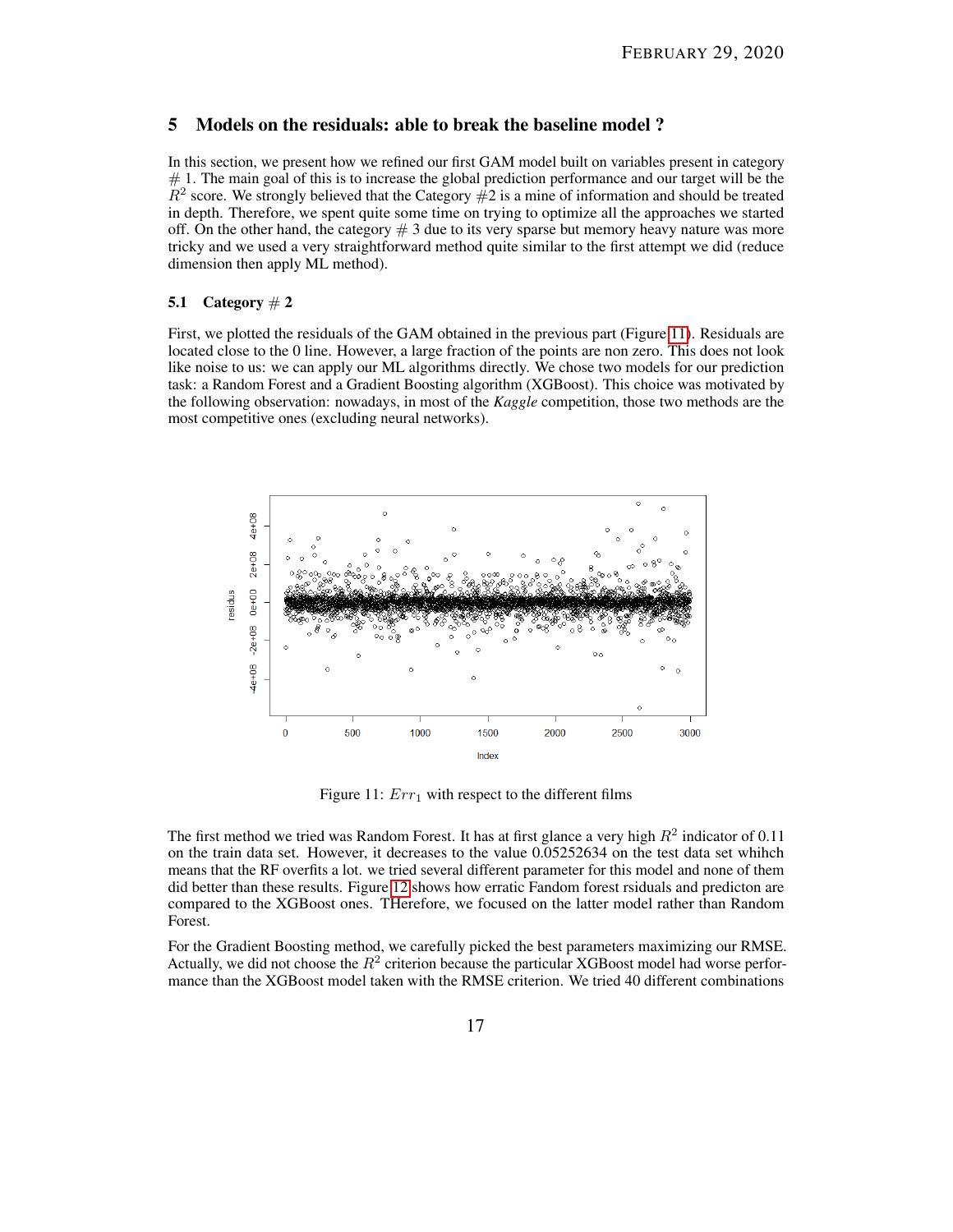<span id="page-17-0"></span>

Figure 12: Predicted values and residuals with respect to the films Top : Random Forest Bottom : XGBoost

of parameters and then pick the best ones in order to maximize our final performance indicator (See table [5\)](#page-18-0). The final parameters were nrounds = 100, max depth = 5,  $\eta = 0.1$ ,  $\gamma = 0$ , colsample bytree = 0.5, minchildweight = 1 and subsample = 1. The final  $R^2$  was 0.099 on the test data set.

We also looked at the difference in the variable selection induced by these methods. In both of the two methods, collections have a very important impact on the results, then some languages (English for instance) and some genres (comedy). This is not quite a surprising fact that these two methods have similar importance plot. However, having the collection as the most important variable is quite non-explainable as language or genre seemed to be more important to our eyes.



Figure 13: Importance of variables in Top: RF Bottom: XGBoost

Finally, we plotted the predicted values in comparison to the true values. It is clear that these values are very close to each other. Indeed, nothing is very surprising in that fact: the two predictors on Category 2 are all heavily relying on the predictor on category 1, the difference is made of a slight refinement. However, the performance of the gradient boosting refined predictor are better than the others ( $R^2 = 0.68$  against  $R^2 = 0.62$  and  $R^2 = 0.64$  for respectively GAM and GAM+RF models). Hence, we select the XGBoost model to predict residuals of the GAM.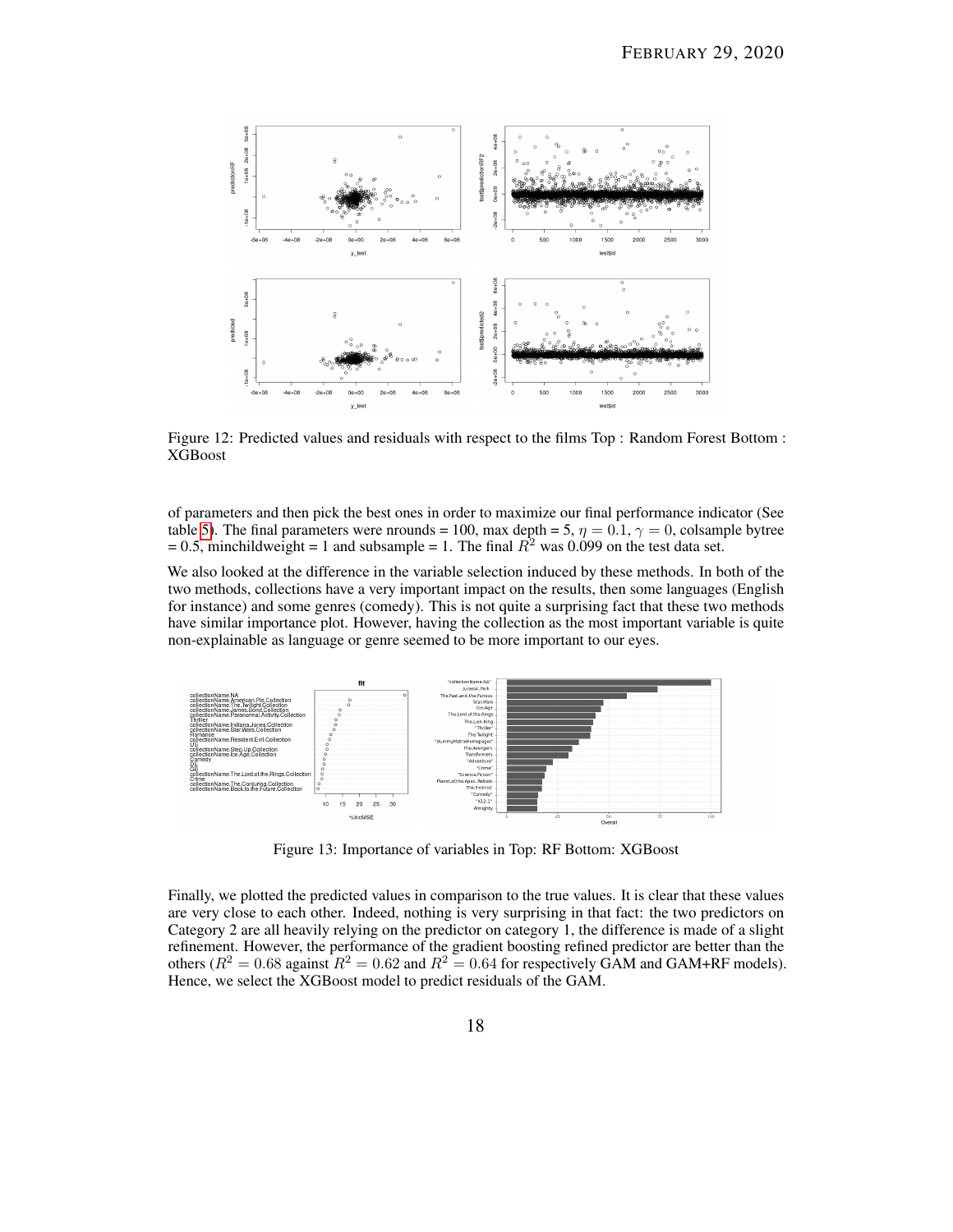<span id="page-18-0"></span>

| max depth                                  | colsample by tree | nrounds          | <b>RMSE</b> | $\,R^2$    | <b>MAE</b> |
|--------------------------------------------|-------------------|------------------|-------------|------------|------------|
| $\overline{3}$                             | $\overline{0.5}$  | 100              | 75081411    | 0.07850649 | 41344242   |
| 3                                          | 0.5               | 200              | 75106880    | 0.08575261 | 41543800   |
|                                            | 0.6               | 100              | 74925010    | 0.08210483 | 41238245   |
| $\frac{3}{3}$                              | 0.6               | 200              | 74954089    | 0.08856462 | 41414487   |
| 3                                          | 0.7               | 100              | 74830287    | 0.08448410 | 41184992   |
| 3                                          | 0.7               | 200              | 75018109    | 0.08836912 | 41429770   |
|                                            | 0.8               | 100              | 74874892    | 0.08372020 | 41197468   |
|                                            | 0.8               | 200              | 74986201    | 0.08940739 | 41387728   |
| $\begin{array}{c} 3 \\ 3 \\ 3 \end{array}$ | 0.9               | 100              | 74815554    | 0.08535706 | 41149674   |
| 3                                          | 0.9               | 200              | 75017963    | 0.08985098 | 41378105   |
| 5                                          | 0.5               | $\overline{100}$ | 74562806    | 0.09614171 | 41291633   |
| $\overline{5}$                             | 0.5               | $\overline{200}$ | 74968610    | 0.09721221 | 41737751   |
|                                            | 0.6               | 100              | 74923723    | 0.09251095 | 41481111   |
|                                            | 0.6               | 200              | 75454629    | 0.09259327 | 41987674   |
| 55555                                      | 0.7               | 100              | 74899286    | 0.09160295 | 41433248   |
|                                            | 0.7               | 200              | 75434186    | 0.09195593 | 41891138   |
|                                            | 0.8               | 100              | 75204729    | 0.08994527 | 41654823   |
| 5                                          | 0.8               | 200              | 75747457    | 0.09020351 | 42121346   |
| 5                                          | 0.9               | 100              | 74890340    | 0.09427961 | 41547726   |
| 5                                          | 0.9               | 200              | 75423258    | 0.09470117 | 41960755   |
| 10                                         | 0.5               | 100              | 75217601    | 0.10145411 | 42079318   |
| 10                                         | 0.5               | 200              | 76013745    | 0.09936467 | 42826428   |
| 10                                         | 0.6               | 100              | 75776222    | 0.10014593 | 42604473   |
| 10                                         | 0.6               | 200              | 76431228    | 0.09853525 | 43221212   |
| 10                                         | 0.7               | 100              | 75810474    | 0.09992112 | 42740492   |
| 10                                         | 0.7               | 200              | 76506137    | 0.09863502 | 43354981   |
| 10                                         | 0.8               | 100              | 76313676    | 0.09512347 | 42869369   |
| 10                                         | 0.8               | 200              |             |            |            |
|                                            |                   |                  | 77016945    | 0.09298457 | 43447591   |
| 10                                         | 0.9               | 100              | 76891189    | 0.09282396 | 43177001   |
| 10                                         | 0.9               | 200              | 77559743    | 0.09226333 | 43740308   |
| 15                                         | 0.5               | 100              | 76143453    | 0.10584606 | 43456850   |
| 15                                         | 0.5               | 200              | 76845544    | 0.10369244 | 44168629   |
| 15                                         | 0.6               | 100              | 76558469    | 0.10042819 | 43585337   |
| 15                                         | 0.6               | 200              | 77235207    | 0.09905981 | 44308735   |
| 15                                         | 0.7               | 100              | 77244789    | 0.09563022 | 44075652   |
| 15                                         | 0.7               | 200              | 77871813    | 0.09391503 | 44724674   |
| 15                                         | 0.8               | 100              | 78367858    | 0.09216501 | 44483246   |
| 15                                         | 0.8               | 200              | 79114492    | 0.09010209 | 45178833   |
| 15                                         | 0.9               | 100              | 79414766    | 0.08568495 | 45097916   |
| 15                                         | 0.9               | 200              | 80037370    | 0.08550412 | 45803821   |
| 20                                         | 0.5               | 100              | 77024372    | 0.10040836 | 44435972   |
| 20                                         | 0.5               | 200              | 77965966    | 0.09797956 | 45338992   |
| 20                                         | 0.6               | 100              | 77567436    | 0.10164243 | 44839312   |
| 20                                         | 0.6               | 200              | 78594856    | 0.09864081 | 45915545   |
| 20                                         | 0.7               | 100              | 78599985    | 0.09359129 | 45609782   |
| 20                                         | 0.7               | 200              | 79441045    | 0.09166335 | 46467701   |
| 20                                         | 0.8               | 100              | 79504973    | 0.09258396 | 46138587   |
| 20                                         | 0.8               | 200              | 80608447    | 0.08896890 | 47111949   |
| 20                                         | 0.9               | 100              | 81931066    | 0.07903982 | 47232302   |
| 20                                         | 0.9               | 200              | 82680682    | 0.07792140 | 47928800   |

Table 5: Determination of the best parameters for the XGBoost model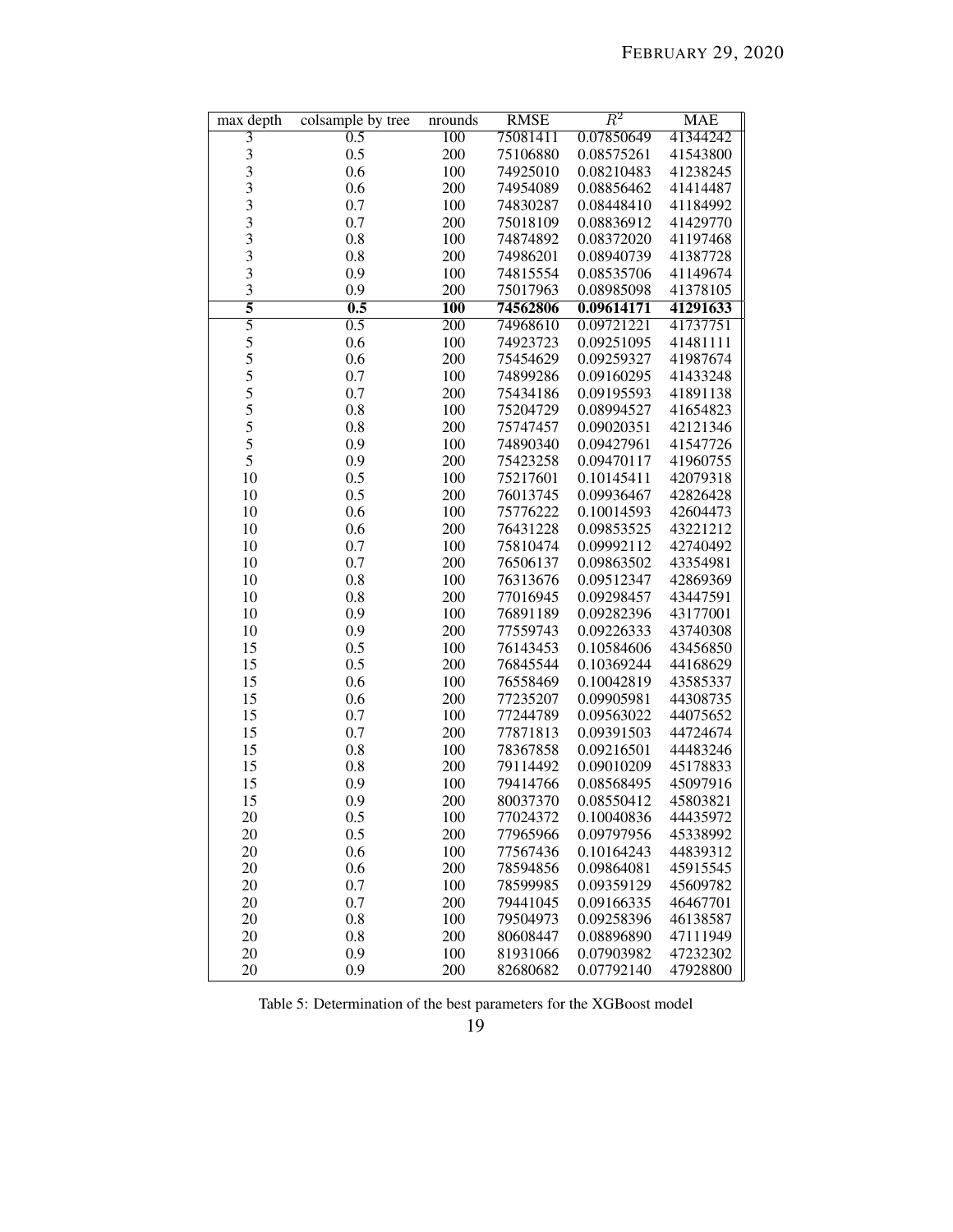

Figure 14: Comparison of the prediction made by (i) predictor based on Category 1 (black) (ii) predictor based on category and residuals with XGBoost (red) (iii) predictor based on category and residuals with Random Forest (green)

## <span id="page-19-0"></span>5.2 Category  $\#3$

Having predicted the residuals of the first ML method, we are now willing to fit the residuals of these residuals that we noted  $Err_2$ . The last variables we have at our disposal and that were note used in any of the previous ML models, are the third and last category of variables, containing crew, actors and keywords. All of types of variables are are 0-1 variables and form a very sparse and heavy dummy matrix (3000 films times 85000 variables). Hence, our methods will tend to reduce this really high dimensionality and in meantime, predict values of residuals.

<span id="page-19-1"></span>

Figure 15: Regression tree for Prediction using Category  $# 1$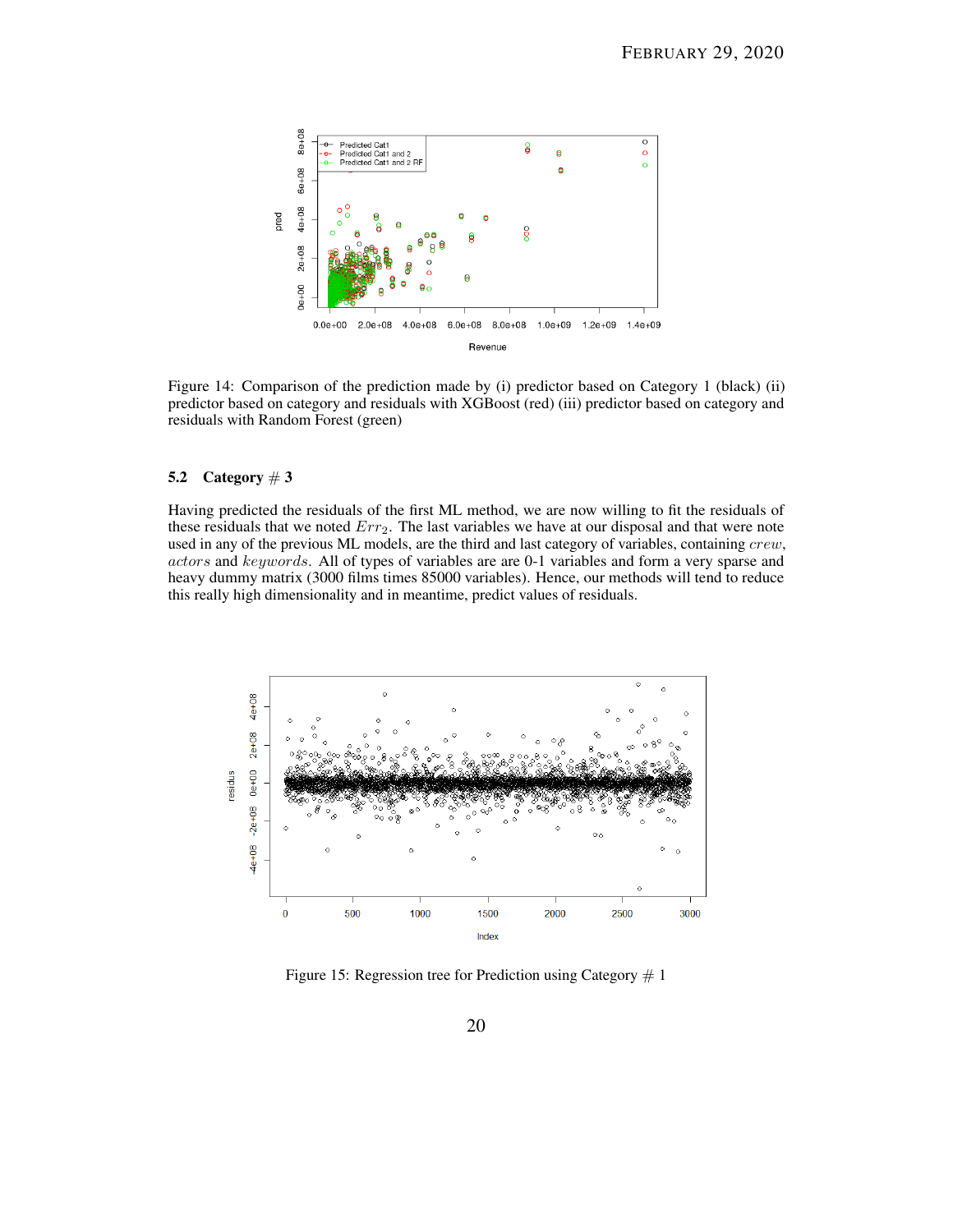We plotted the  $Err_2$  vector in Figure [15.](#page-19-1) This is obviously very noisy and that fact is very reassuring. As we previously bootstrapped two previous models in order to predict this Vector of residuals, our first hypothesis was that this residuals were only the noise left. As the noise in our model is a white noise, these residuals should follow a Gaussian distribution. To check that statement, we used a shapiro.test to statistically test if the distribution of the residuals was Gaussian. We rejected the null hypothesis that was 'the residuals were sampled from a Gaussian distribution' and obtained a very low p-value of  $2.2 \times 10^{-16}$ . Hopefully, these residuals carry information. This is conditioned to the fact that these residuals were not sampled from another noise distribution.

#### <span id="page-20-0"></span>5.2.1 Dimensionality reduction

In this setting, we are now facing the curse of dimensionality as the number of variables we are dealing with exceeds 85000 variables. Therefore, a first solution considered was to reduce the dimension of our data and then to apply any ML model that might be efficient. The stregy we adopted is similar to the very first attempt. We wanted to directly run a Random Forest. However, it appears that if the input matrix exceeds 30 Gigabytes, running a Random Forest is not possible. Our data matrix size is  $\sim$  500 GB, any direct application of any ML model is doomed. Accordingly to that remark, a Lasso method was used to reduce and select variables. We use the glmnet package to cross-validate a fitted lambda for our lasso (Figure [16\)](#page-20-2). The form of the obtained curve does not have the ordinary and expected shape. The optimal  $\lambda$  is almost zero, and any lambda would select the same 3 variables. This is probably due to the very noisy behavior of the residuals  $Err_2$ .

<span id="page-20-2"></span>

Figure 16: Cross validation for our Lasso  $# 1$ 

#### <span id="page-20-1"></span>5.2.2 Random Forest

We now apply a Random Forest model on the first 1000 variables of our lasso output to confirm whether or not 3 variables are sufficient to explain all the features. We plotted in Figure [17](#page-21-1) the importance of variables regarding the random forest, to see whether or not the selection of these 3 variables is truly significant. Only three variables have importance in the output. Therefore, working on only those three seems legit and justified.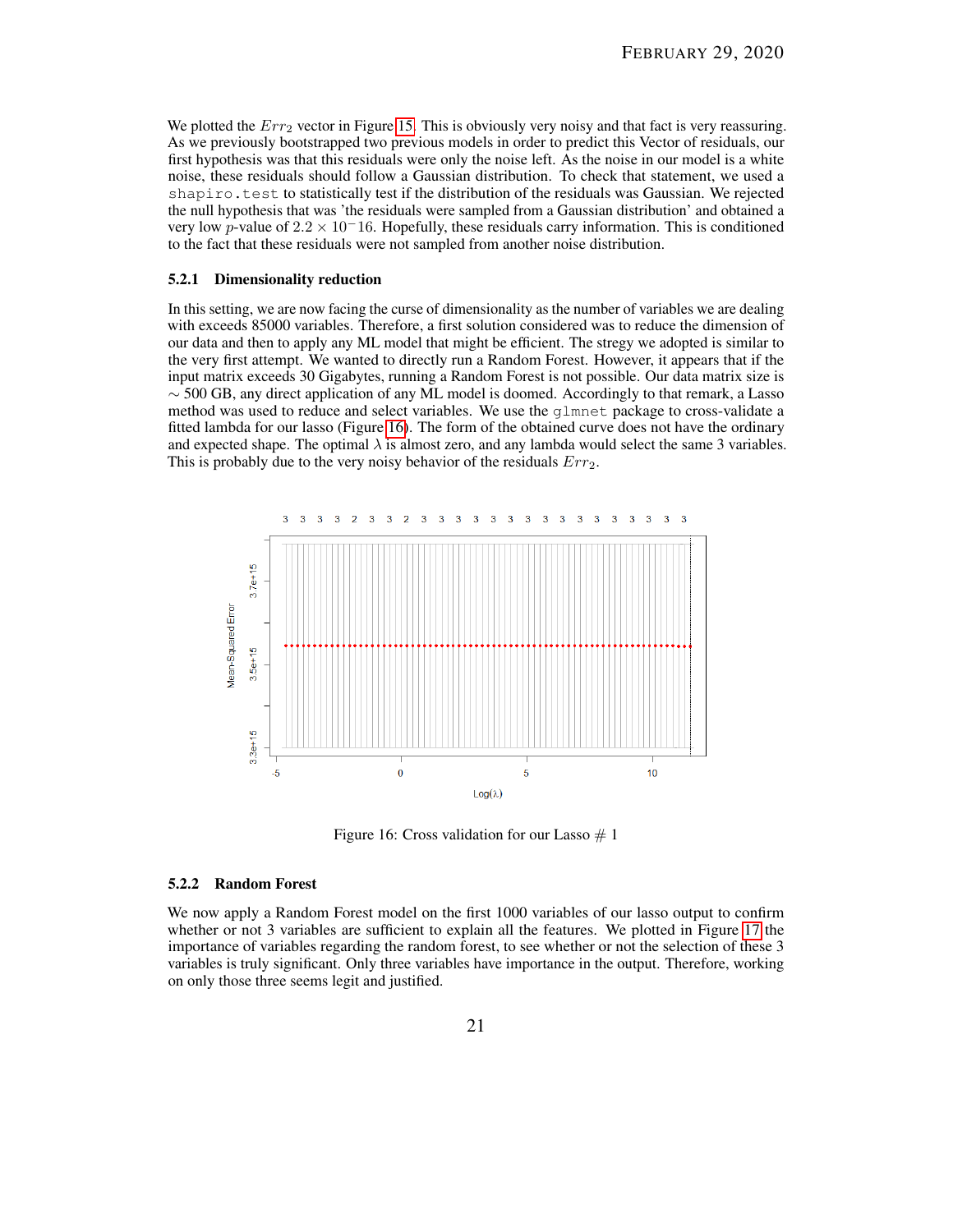<span id="page-21-1"></span>

Figure 17: Relative importance of variables in Random Forest

We decided to run a Random Forest on those three variables as they are very sparse and 0-1 vectors. Indeed, the tree structure will capture the behaviors of our residuals and will fit well the different parameters. RF were preferred to regression trees as they introduced randomness and robustness in the prediction. Obtained  $R^2$  on the test set is 0.2. This value is quite low. However, we are fitting residuals of residuals that are very erratic and noisy. Nonetheless, this will still help us improve and our global model as we are now able to predict residuals of residuals. As a sanity check, we plotted the error obtained for different number of trees. It is a relief to observe that the error decreases with the number of trees.

#### <span id="page-21-0"></span>5.3 Global performance of our final model

To process these three categories, we separated data into two samples of movies: the training set Train (of size 2500), to fit the models, and the testing set Test (size 500), to evaluate how well our models behave on new data.

Likewise the beginning of this section, denote  $f_1, f_2, f_3$  these three models. We now need to compute the  $R<sup>2</sup>$  of these models applied on our testing sets, thanks to the following formula:

$$
R^{2} = 1 - \frac{\text{sum}((\text{pred-actual}))^{2})}{\text{sum}((\text{actual-mean}(\text{pred}))^{2})}
$$

where pred is the predicted value for the revenue, and actual the real revenue. Depending on the category  $i = 1, 2, 3$ , the predicted value will be  $\sum_{1 \leq k \leq i} f_i(\text{Test})$ . Thus, the  $R^2$  after each step in iterative strategy we described in part II is easily calculable (see table [6\)](#page-22-1).

This quantity  $R^2$  is increasing, meaning that each category made a none trivial contribution to the result. Each step managed to refine our revenue prediction in a better way. Indeed, as stated by the *Kaggle* community in this competition, many models could permit to achieve a  $R^2$  of 0.6. However, more refinements were needed to improve this.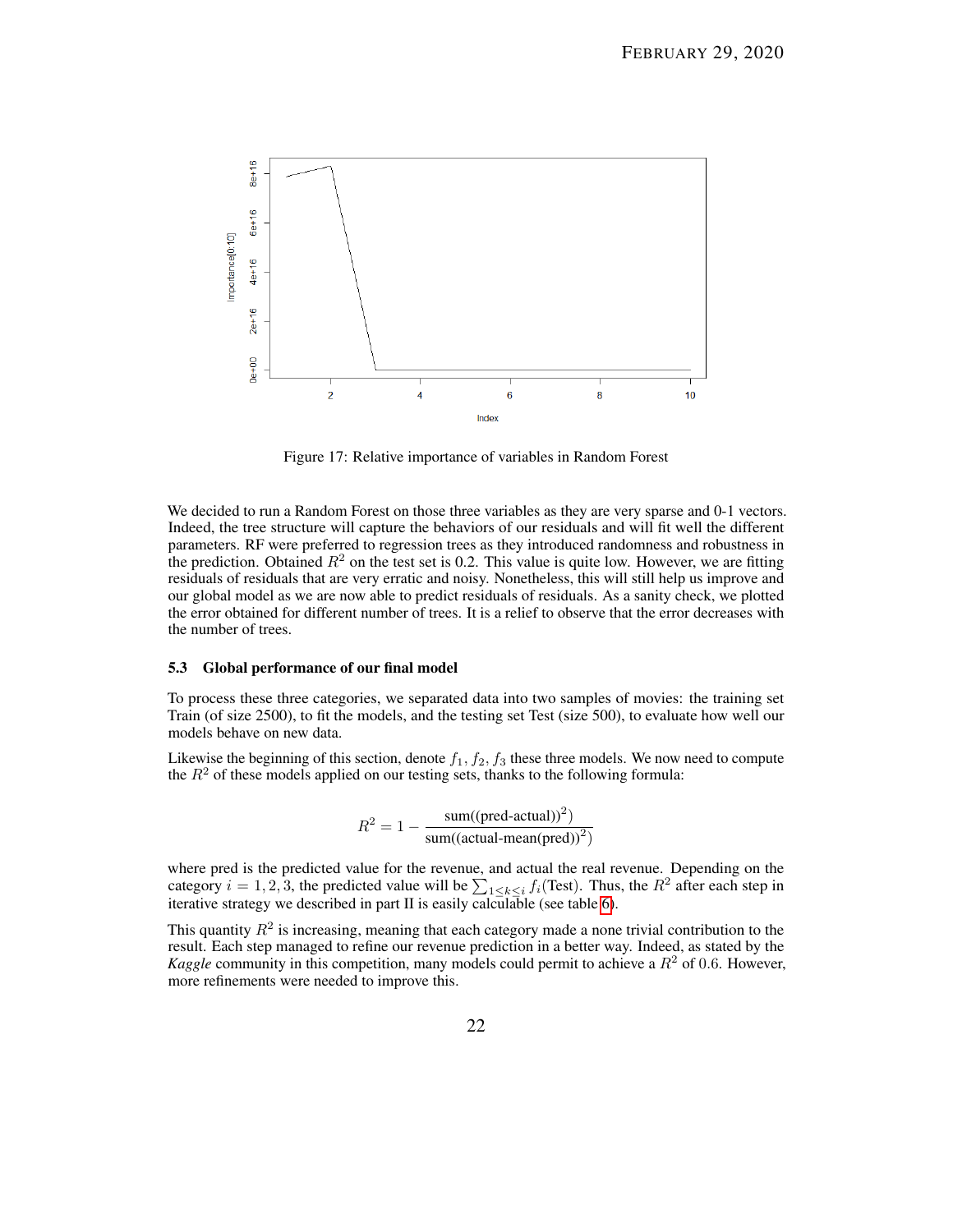<span id="page-22-0"></span>

Figure 18: Random Forest errors 1

<span id="page-22-1"></span>

|              |              | $f_1(Test)$   $f_1(Test) + f_2(Test)$   $f_1(Test) + f_2(Test) + f_3(Test)$ |
|--------------|--------------|-----------------------------------------------------------------------------|
| $R^2 = 0.63$ | $R^2 = 0.68$ | $R^2 = 0.71$                                                                |

Table 6:  $R^2$  depending on the considered categories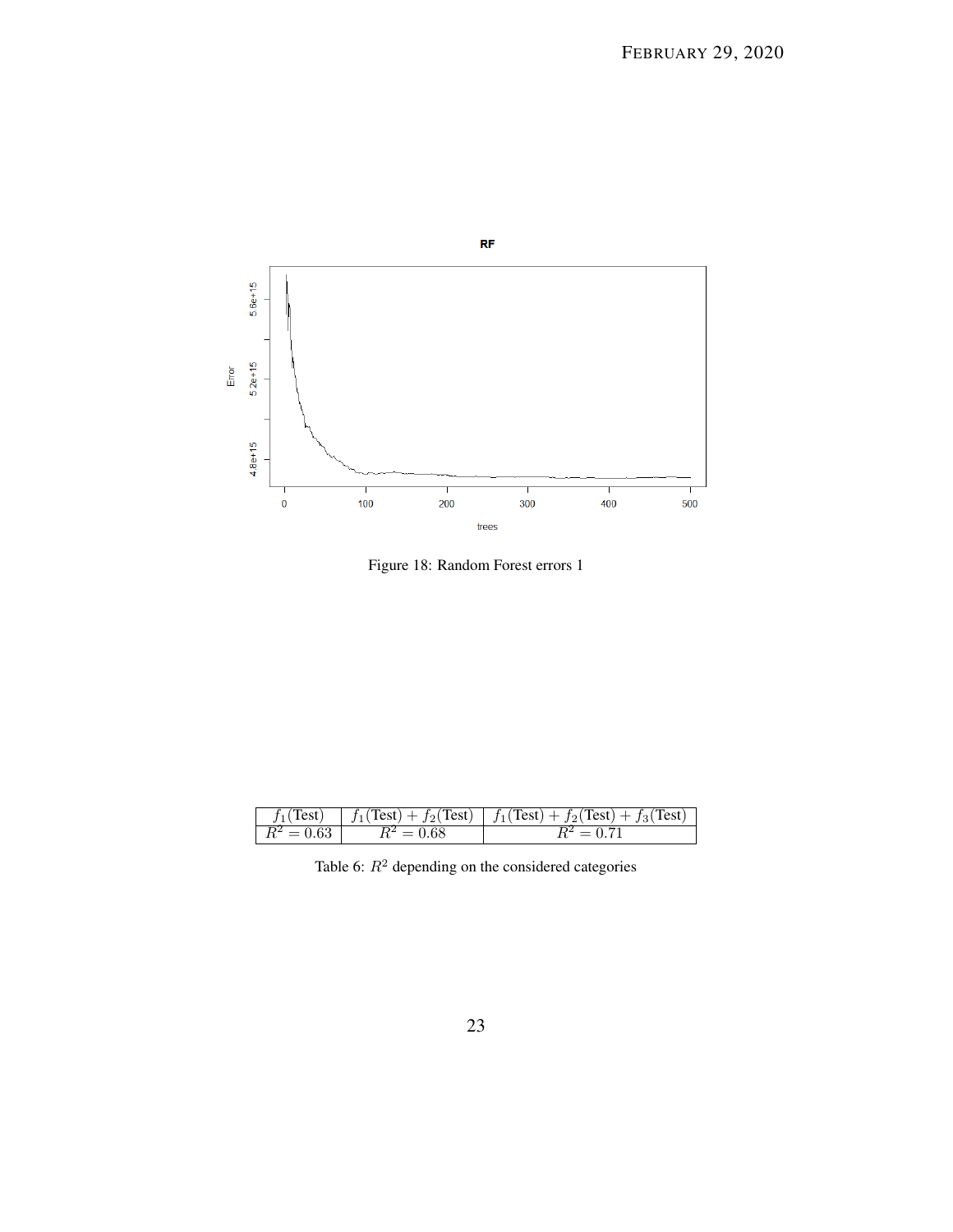## <span id="page-23-0"></span>6 Enhancing model performance by limiting the impact of data bias

As explained and described in the introduction, we probably face bias issues in the data. Indeed, we can recall, for instance, that 2282 out of the 3000 movies in our data set were produced in the US. Most of them are recent or very recent (2000's and 2010's). Huge budget movies do not make the same profit the same way small ones do. Even though some of our models (regression trees in particular) are able to handle and capture very different behaviors, they are insufficient. The GAM regression on the first category could be of better accuracy if we eliminate or reduce bias at first in the data set.

In order to refine our models and to quantify the importance of these biases, we used subsets of the entire movie data base. These subsets take into account features that are susceptible of being biased. Subsets we created were: recent movies (2000's and 2010's), American movies, High budget movies (more than \$2 Millions). On every of these subsets done, we run the CAT1 procedure (a GAM model) and compute the  $R^2$  indicator. We would like that the variance explained will significantly increase in the testing sets. However, that was not the case for every variables, as the following table shows (table [7\)](#page-23-1).

<span id="page-23-1"></span>

| <b>Selected Movies</b> | US   | Budeet > 1M |      | Budget <2M Short (<90min) Recent (2010-2020) |
|------------------------|------|-------------|------|----------------------------------------------|
| Size                   | 2282 | 2012        | 1016 | 952                                          |
|                        | 0.54 |             | 0.55 | 0.65                                         |

| Table 7: $R^2$ and sizes of our model on different subsets |  |
|------------------------------------------------------------|--|
|------------------------------------------------------------|--|

Our  $R<sup>2</sup>$  obtained by considering all movies was of 0.63. We did not manage to obtain better indicators for most of the subsets. This is not of particular surprise as revenues and budgets, in dollars, do not have the same meanings through time. Only the subset made of the recent films outperforms our first model.

A way to alleviate these burdens could be to take into account the price of the dollar related to time. This will partially solve these issues. Furthermore, a study of the total amount of money poured in the movie industry each year (an exponentially increasing quantity) could have been of use here, for the same reason.